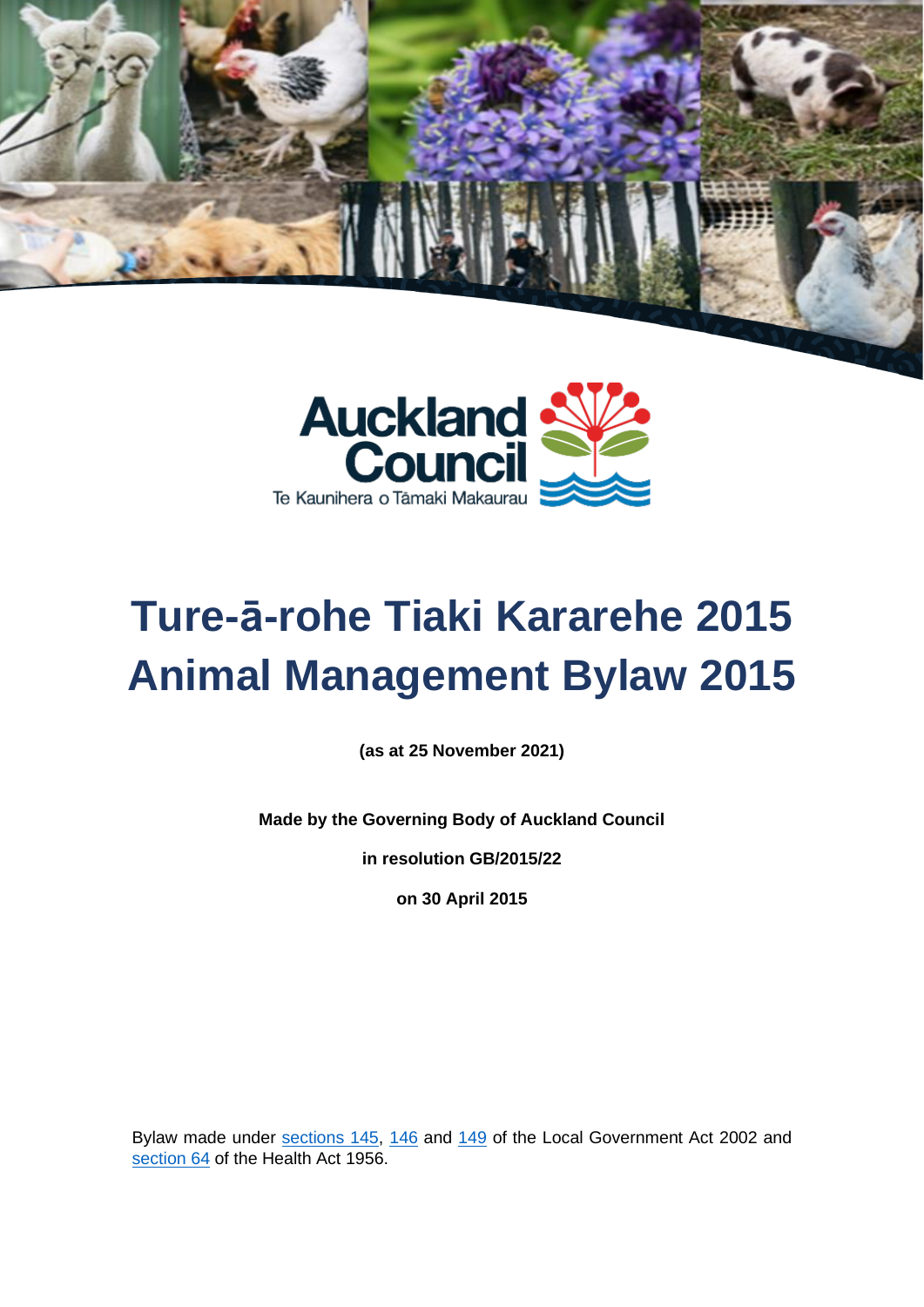## **Summary**

This summary is not part of the Bylaw but explains the general effects.

Every day Aucklanders interact with animals in ways that benefit their mental and physical wellbeing: with their pets at home for companionship, with animals in public to connect with nature, or for recreation such as horse riding.

Sometimes the way people interact with animals causes a problem. For example, a poorly maintained chicken coop may create an odour nuisance or the feeding of wild animals may attract pests.

The purpose of this Bylaw is to minimise public health and safety risks, nuisance, offensive behaviour and the misuse of council controlled public places by –

- specifying obligations of animal owners to prevent their animal causing a health and safety risk, nuisance or damage (clauses 6, 7 and 9)
- requiring animal owners to obtain approval to keep stock in urban areas where prescribed limits are exceeded (clause 6 and 9)
- requiring animal owners to obtain approval to keep bees and graze stock in public and restricting access of animals to regional parks (clause 7)
- specifying people's obligations in relation to the feeding of wild animals at home, releasing animals in public places, hunting or taking animals from public places, animal remains and slaughtering (clause 8)

Other parts of this Bylaw assist with its administration by –

- stating its name, when it comes into force and where it applies (clauses 1, 2 and 3)
- stating the purpose of this Bylaw and defining terms used (clauses 4 and 5)
- providing transparency about the making of controls and approval process (clauses 9 and 11)
- referencing Council's powers to enforce this Bylaw, including powers to take property and penalties up to \$20,000 (clauses 12 and 13).

The Bylaw is part of a wider legislative framework. The Bylaw does not seek to duplicate or be inconsistent with this framework which includes rules about –

- beekeeping for farming purposes ('commercial beekeeping') in the [Auckland Unitary Plan](https://unitaryplan.aucklandcouncil.govt.nz/pages/plan/Book.aspx?exhibit=AucklandUnitaryPlan_Print)
- animal welfare in the [Animal Products Act,](https://www.legislation.govt.nz/act/public/1999/0093/latest/whole.html) [Animal Welfare Act](https://www.legislation.govt.nz/act/public/1999/0142/latest/DLM49664.html) and Impounding Act
- environmental concerns in the [Biosecurity Act,](https://www.legislation.govt.nz/act/public/1993/0095/latest/DLM314623.html) [Reserves Act,](https://www.legislation.govt.nz/act/public/1977/0066/latest/DLM444305.html) [Resource Management Act](https://www.legislation.govt.nz/act/public/1991/0069/latest/DLM230265.html) and [Auckland Regional Pest Management Plan](https://www.aucklandcouncil.govt.nz/plans-projects-policies-reports-bylaws/our-plans-strategies/topic-based-plans-strategies/environmental-plans-strategies/docsregionalpestmanagementstrategy/auckland-regional-pest-management-plan-2020-2030.pdf)
- public health and safety in the Health Act
- the use of land for farming in the [Auckland Council Unitary Plan](https://www.aucklandcouncil.govt.nz/plans-projects-policies-reports-bylaws/our-plans-strategies/unitary-plan/Pages/default.aspx)
- the use of public parks in the [Auckland Regional Parks Management Plan](https://www.aucklandcouncil.govt.nz/plans-projects-policies-reports-bylaws/our-plans-strategies/topic-based-plans-strategies/parks-sports-outdoor-plans/Documents/regional-parks-management-plan.pdf)
- the ownership, control and welfare of dogs in th[e Dog Control Act,](https://www.legislation.govt.nz/act/public/1996/0013/latest/DLM374410.html) Auckland Council Policy on [Dogs](https://www.aucklandcouncil.govt.nz/plans-projects-policies-reports-bylaws/our-policies/Pages/policy-on-dogs.aspx) and [Dog Management Bylaw](https://www.aucklandcouncil.govt.nz/plans-projects-policies-reports-bylaws/bylaws/Documents/dog-management-bylaw-2019.pdf) 2019.

The Bylaw also complements other, non-regulatory guidelines for animal ownership, such as the [Auckland Council Guidelines for cat ownership.](https://www.aucklandcouncil.govt.nz/dogs-animals/keeping-other-animals/keeping-cats/Documents/guidelines-cat-ownership-welfare.pdf)

Cover page amended and summary inserted in accordance with Clause 2(3).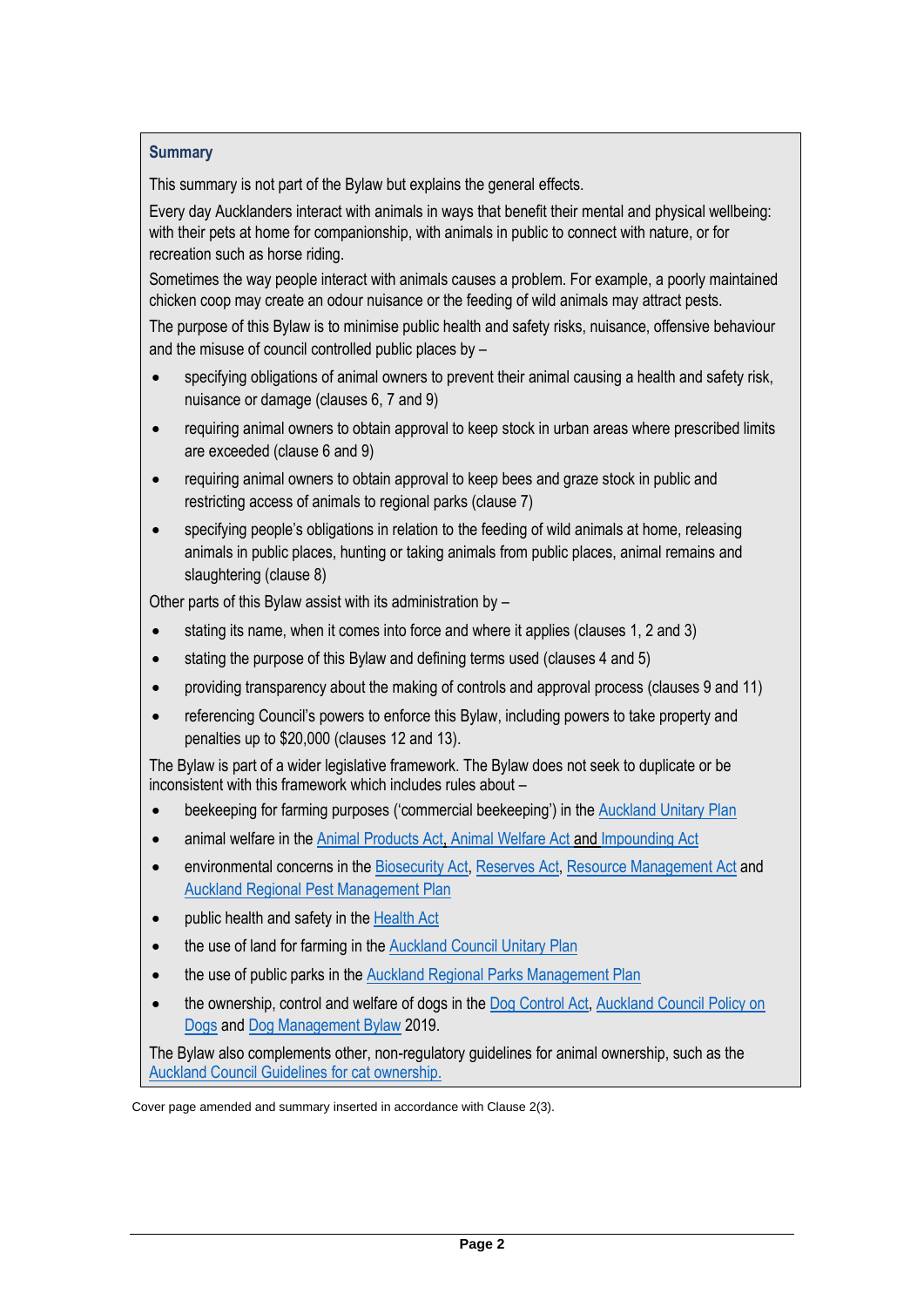## **Contents**

| $\mathbf{1}$ | Title          |  |
|--------------|----------------|--|
|              | 2 Commencement |  |
|              | 3 Application  |  |

## **Part 1**

# **Preliminary provisions**

| $\overline{4}$ | Purpose                                                                                                                                        | 4              |
|----------------|------------------------------------------------------------------------------------------------------------------------------------------------|----------------|
| 5              | Interpretation                                                                                                                                 | $\overline{4}$ |
|                | Part 2                                                                                                                                         |                |
|                | <b>Responsibility of persons in relation to animals</b>                                                                                        |                |
| 6              | Animal owners must be responsible for their animals at all times                                                                               | $\overline{7}$ |
| $\overline{7}$ | Animal owners must control and if required obtain an approval for their animal to<br>be in a council-controlled public place                   | $\overline{7}$ |
| 8              | A person must comply with certain requirements in relation to the feeding of<br>wild animals, release of animals, animal remains and slaughter | 8              |
|                | Part 3                                                                                                                                         |                |
|                | <b>Controls and approvals</b>                                                                                                                  |                |
| 9              | Council may make controls about animals                                                                                                        | 9              |
| 10             | [Repealed]                                                                                                                                     | 9              |
| 11             | Council may prescribe the approval system                                                                                                      | 9              |
|                | Part 4                                                                                                                                         |                |
|                | <b>Enforcement powers, offences, and penalties</b>                                                                                             |                |
| 12             | Statutory powers may be used to enforce this Bylaw                                                                                             | 10             |
| 13             | A person can be penalised for not complying with this Bylaw                                                                                    | 11             |
|                | Part 5                                                                                                                                         |                |
|                | [repealed]                                                                                                                                     |                |
|                | [Repealed]                                                                                                                                     | 11             |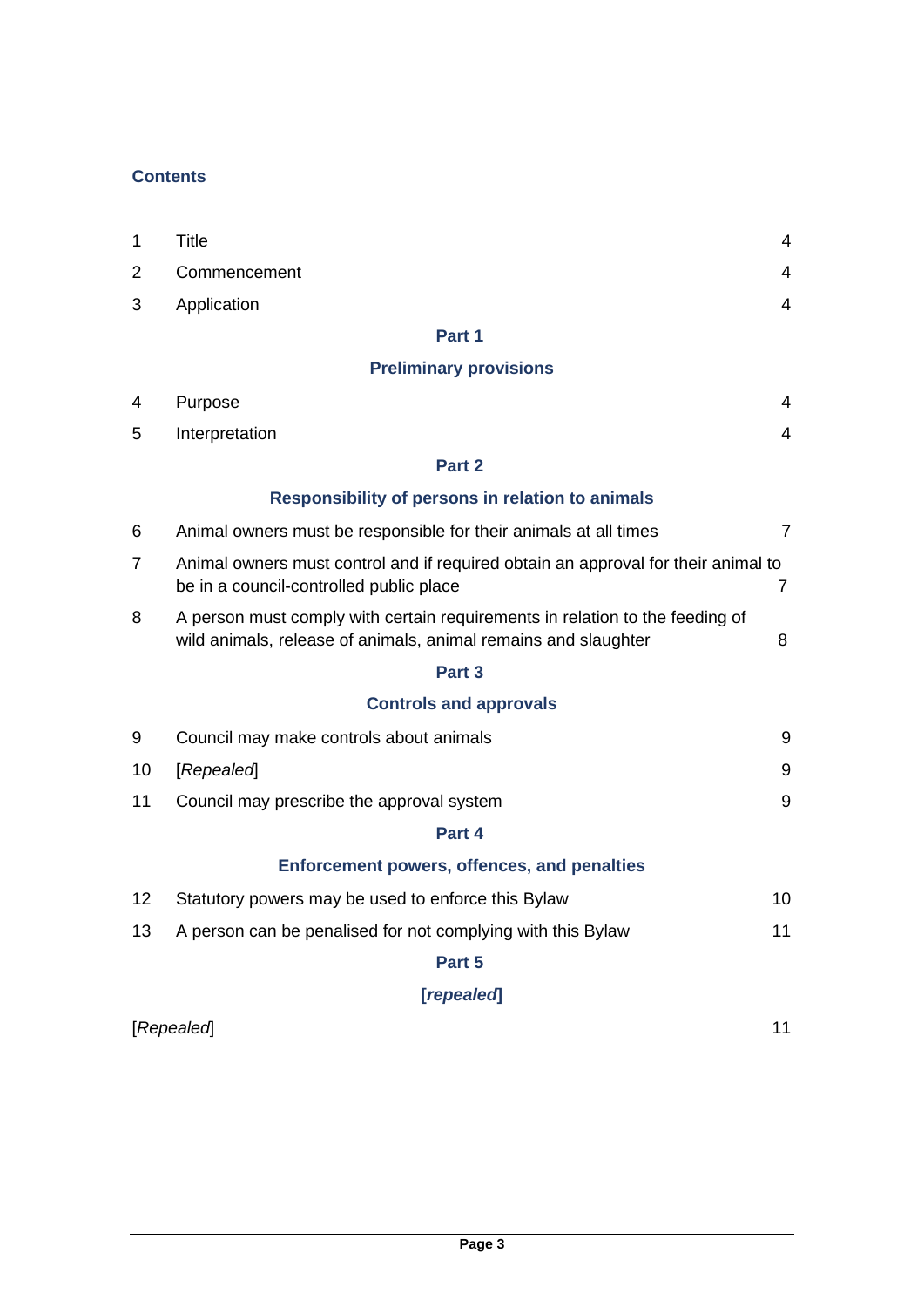#### **1 Title**

(1) This Bylaw is the Ture-ā-rohe Tiaki Kararehe 2015 / Animal Management Bylaw 2015.

Clause 2 amended in accordance with Clause 2 (3).

#### **2 Commencement**

- (1) This Bylaw comes into force on 1 September 2015.
- (2) Amendments by resolution GB/2019/22 come into force on 01 October 2019.
- (3) Amendments by resolution GB/2021/148 come into force on 20 December 2021.

#### **Related information**

Council decided on 28 March 2019 to amend the Bylaw to incorporate rules from the Public Safety and Nuisance Bylaw 2013 about animals in public places (GB/2019/22).

Council decided on 25 November 2021 to amend the Bylaw following a statutory review (GB/2021/148) to incorporate rules from the Property Maintenance and Nuisance Bylaw 2015 about the feeding of animals on private property and to make the Bylaw easier to understand.

Clause 2 amended in accordance with Clause 2 (3).

#### **3 Application**

(1) This Bylaw applies to Auckland.

#### **Part 1**

#### **Preliminary provisions**

#### **4 Purpose**

- (1) The purpose of this Bylaw is to provide for the ownership of and interaction with animals (excluding dogs) in way that minimises:
	- (a) public health and safety risks
	- (b) public nuisance
	- (c) offensive behaviour in council-controlled public places
	- (d) misuse of council-controlled public places

Clause 4 amended in accordance with Clause 2 (3).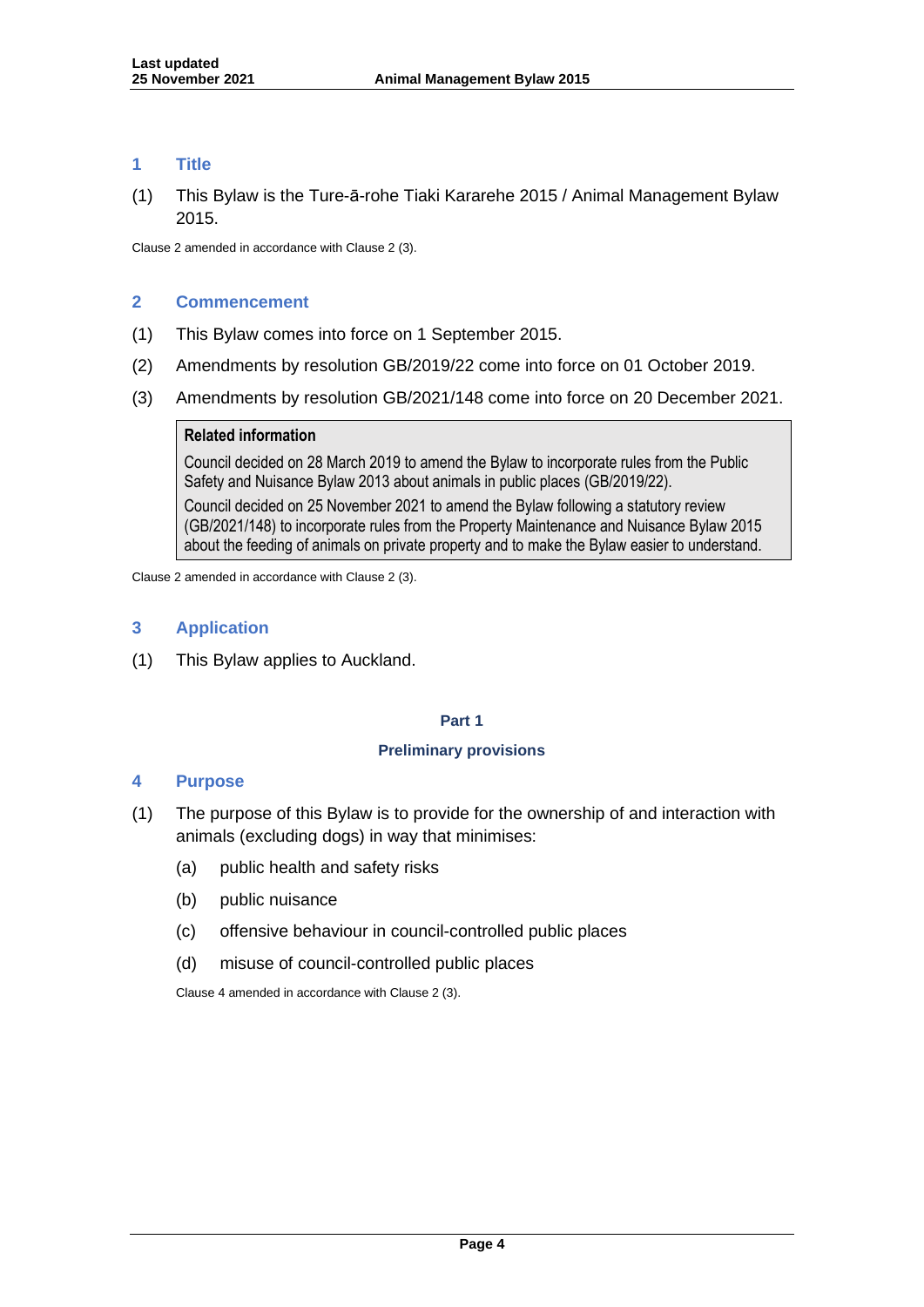## **5 Interpretation**

 $(1)$  In this Bylaw, unless the context otherwise requires,  $-$ 

**Animal** means any member of the animal kingdom, including any mammal, bird, finfish, shellfish, reptile, amphibian, insect or invertebrate, and includes their young or eggs and the carcass or its constituent parts, but does not include humans or dogs.

**Approval** means a licence, permit or other form of approval granted under this Bylaw and includes all conditions to which the approval is subject.

**Auckland** has the meaning given by [section 4\(1\)](http://www.legislation.govt.nz/act/public/2009/0032/latest/DLM2044916.html) of the Local Government (Auckland Council) Act 2009.

## **Related information**

The Local Government (Auckland Council) Act 2009 enabled the Local Government Commission to determine Auckland's boundaries in a map titled [LGC-Ak-R1.](http://www.lgc.govt.nz/assets/Auckland-Governance/LGC-Ak-R1-Auckland-Region.pdf) The boundaries were formally adopted by [Order in Council](https://www.dia.govt.nz/pubforms.nsf/NZGZT/NZGazette31Mar10.pdf/$file/NZGazette31Mar10.pdf#page=69) on 15 March 2010, and came into effect on 1 November 2010.



**Council,** for the purposes of this Bylaw, means the Governing Body of the Auckland Council or any person delegated or authorised to act on its behalf.

## **Related information**

The Regulatory Committee has delegated authority for decision making regarding all bylaws and associated controls as at 12 November 2019 (GB/2019/109).

Local Boards have delegated authority for controls about horse riding in public places on parks and beaches that are not of regional significance as at 30 April 2015 (GB/2015/221).

Auckland Council's Licensing and Compliance Services Department has delegated authority to administer and enforce this Bylaw (excluding fee setting) as at September 2020 (GB/2011/123).

## **Council-controlled public place means –**

- (a) a place that is under the control of Auckland Council; and
- (b) that, at any material time, is open to or is being used by the public, whether free or on payment of a charge; and
- (c) includes any park, reserve, recreational ground, sports field, public garden, public square, cemetery, beach, foreshore, dune, wharf, breakwater, boat ramp, pontoon, road, footpath, access way, grass verge, berm, and any part of a council-controlled public place; and
- (d) excludes any place under the control of the Maunga Authority.

**Hunt** means to search for any animal, and killing, taking, trapping, capturing, having in possession, tranquillising, or immobilising any such animal by any means for any reason.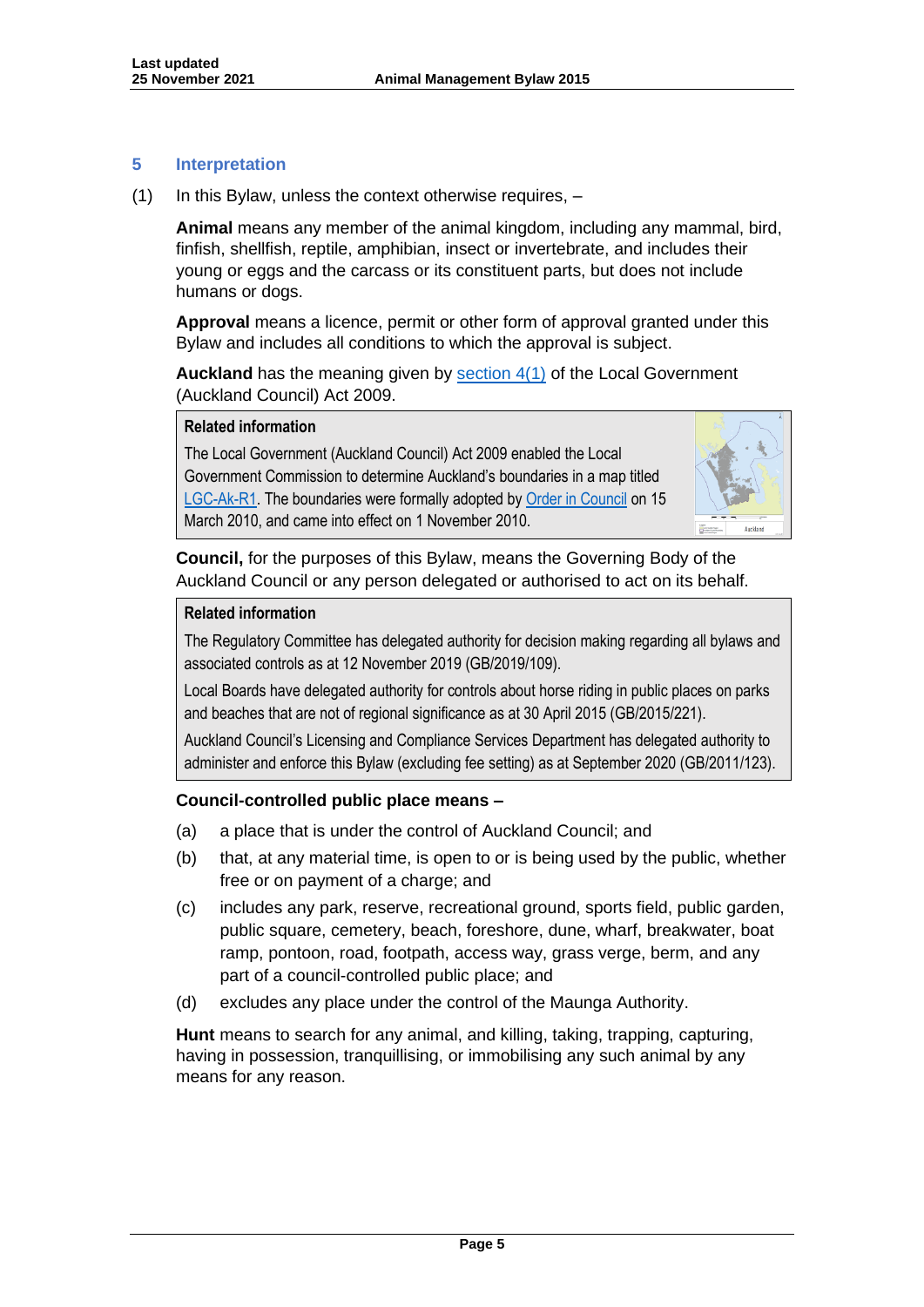**Nuisance** has the meaning given by [section 29](http://www.legislation.govt.nz/act/public/1956/0065/latest/DLM306934.html?search=sw_096be8ed8174fefd_nuisance_25_se&p=1&sr=2) of the Health Act 1956 and includes a person, animal, thing or circumstance causing unreasonable interference with the peace, comfort or convenience of another person whether or not that person is in a council-controlled public place.

**Owner**, in relation to any animal, means a person who has an animal in their possession or custody, or under that person's care, control, or supervision, and includes the parent or guardian of a person under the age of 16 years who –

- (a) owns the animal; and
- (b) is a member of the parent's or guardian's household, living with and dependant on the parent or guardian;

but does not include any person who has seized or taken custody of an animal under the Animal Welfare Act 1999 or the National Parks Act 1980 or the Conservation Act 1987 or any order made under the Animal Welfare Act 1999.

#### **Park means —**

- (a) any land vested in or administered by the Council under the provisions of the [Reserves Act 1977;](https://www.legislation.govt.nz/act/public/1977/0066/latest/DLM444305.html) or
- (b) any park, domain or recreational area under the control or ownership of the Council.

**Parks management plan** means a plan adopted by council for the management of any regional or local park.

**Person** includes a corporation sole, a body corporate, and an unincorporated body.

**Poultry** means any live bird that is kept or raised for the purpose of producing eggs, hatching eggs or poultry products or for the purpose of rearing on behalf of any other person, and includes chickens, ducks, geese, peacocks, peahens, pheasants, roosters and swans.

**Premises** means any private land that is occupied or unoccupied.

**Stock** means cattle, deer, llamas, alpacas, donkeys, mules, horses, sheep, goats, pigs, poultry and any other animal kept in captivity, or farmed, and dependant on humans for their care and sustenance.

#### **Urban area means –**

- (a) any land zoned Residential or Business as defined in the Auckland Council Unitary Plan, and
- (b) land zoned Island Residential 1 and 2 and Commercial  $1 7$  on Waiheke Island, as defined in the Hauraki Gulf Islands Operative District Plan 2013.

#### **Related Information**

Papakāinga within the Special Purpose - Māori Purpose Zone of the Auckland Council Unitary Plan are not residential or business for the purposes of this definition as at 15 November 2016. This means any restrictions on the keeping of bees and stock in urban areas do not apply.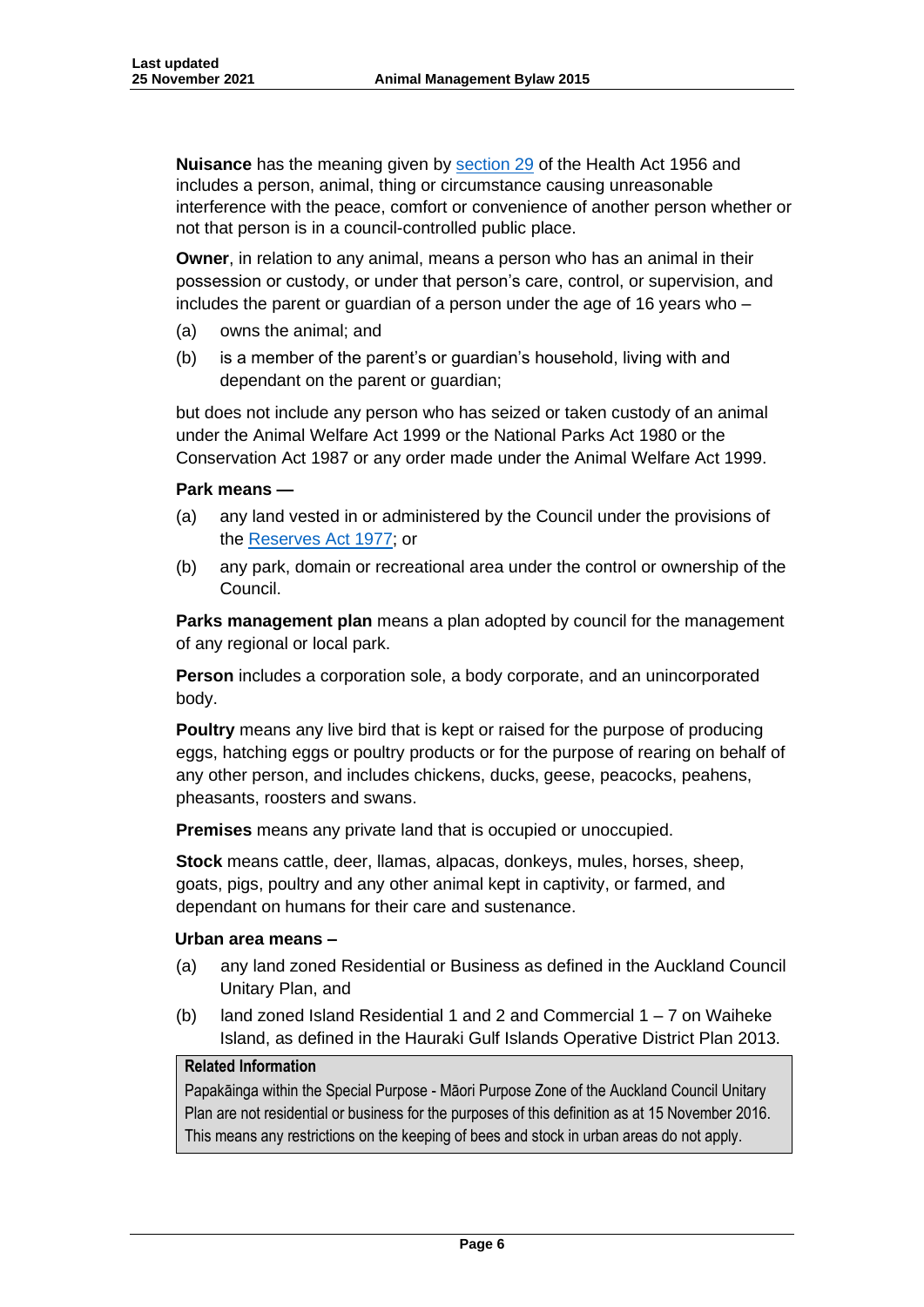- (2) Related information does not form part of this Bylaw and may be inserted, changed or removed without any formality.
- (3) The [Interpretation Act 1999](http://www.legislation.govt.nz/act/public/1999/0085/latest/DLM31459.html) applies to this Bylaw.

Clause 5 amended in accordance with Clause 2(2) and Clause 2(3).

#### **Part 2**

#### **Responsibility of persons in relation to animals**

#### **6 Animal owners must be responsible for their animals at all times**

- (1) The owner of any animal must at all times
	- (a) ensure that animal does not cause a risk to public health and safety;
	- (b) ensure that animal does not cause a nuisance to any other person;
	- (c) in relation to bees, comply with any keeping of bees control made by council in accordance with clauses 9 and 10; and
	- (d) in relation to stock, comply with any keeping of stock control made by council in accordance with clauses 9 and 10.

#### **Related information about nuisance**

Whether a nuisance is unreasonable will depend on the circumstances, for example animal odour and noise from rural areas to nearby residential areas is to be expected.

Clause 6 amended in accordance with Clause 2(2) and Clause 2(3)

## **7 Animal owners must control and if required obtain an approval for their animal to be in a council-controlled public place**

- (1) The owner of any animal in a council controlled public place must at all times
	- (a) ensure that animal does not intimidate or cause a nuisance to any other person;
	- (b) ensure that animal does not damage any property belonging to any other person;
	- (c) in relation to the presence of horses, comply with any control made by council in accordance with clause 9;
	- (d) hold an approval to keep bees; and
	- (e) hold an approval to graze stock.
- (2) A person must not intentionally bring an animal into a regional park unless
	- (a) approval is obtained from the council; or
	- (b) signage indicates the animal is allowed; and
	- (c) the owner complies with any other reasonable conditions imposed by council in relation to the entry or presence of the animal.

Clause 7 amended in accordance with Clause 2(2) and Clause 2(3).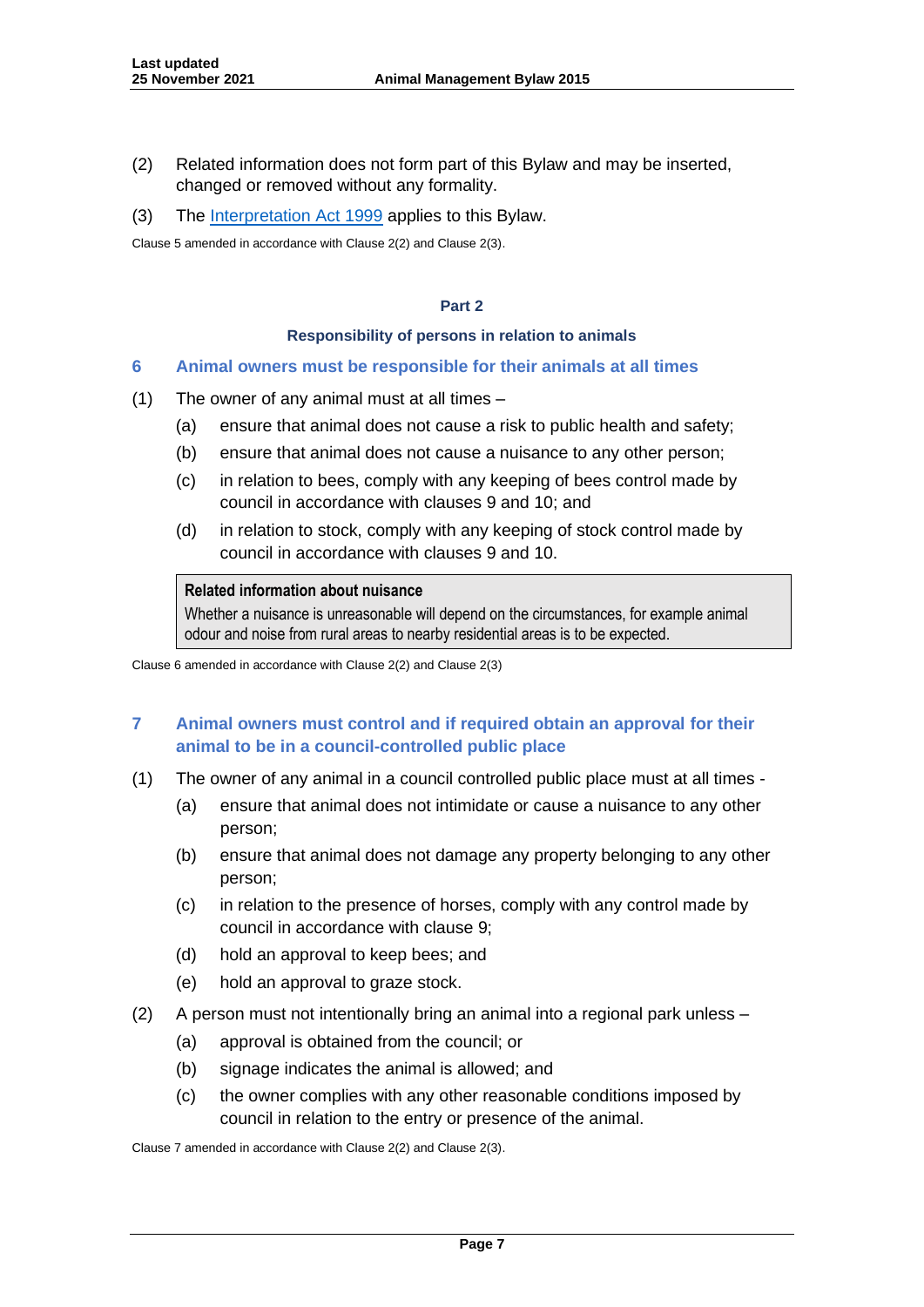## **8 A person must comply with certain requirements in relation to the feeding of wild animals, release of animals, animal remains and slaughter**

- (1) A person must not allow the deliberate feeding of any wild or feral animal on private property under their control in a manner that creates a nuisance to any other person.
- (2) A person must not release or abandon any animal in a council-controlled public place unless council has given an approval.
- (3) A person must not hunt or remove any animal in a council-controlled public place unless –
	- (a) fishing below mean high water springs;
	- (b) for customary food gathering by Māori under the [Fisheries \(Kaimoana](https://www.legislation.govt.nz/regulation/public/1998/0434/latest/DLM267987.html)  [Customary Fishing\) Regulations 1998;](https://www.legislation.govt.nz/regulation/public/1998/0434/latest/DLM267987.html) or
	- (c) council has given approval.
- (4) A person must not leave animal remains in any public place so as to create a risk to public health and safety or nuisance.
- (5) A person must not slaughter
	- (a) any stock on any premises with an area less than 4000 square metres in an urban area, other than poultry; and
	- (b) any stock in a council controlled public place
	- (c) any stock on any premises in a manner that creates a nuisance to any person.
- (6) However, clause  $8(5)$  does not apply to  $-$ 
	- (a) a veterinarian registered under the [Veterinarians Act 2005;](https://www.legislation.govt.nz/act/public/2005/0126/latest/dlm363859.html)
	- (b) an inspector appointed for the purpose of the [Biosecurity Act 1993;](https://www.legislation.govt.nz/act/public/1993/0095/latest/DLM314623.html)
	- (c) an inspector appointed for the purposes of the [Animal Welfare Act 1999;](https://www.legislation.govt.nz/act/public/1999/0142/latest/DLM49664.html)
	- (d) a person who is complying with the [Animal Welfare Act 1999;](https://www.legislation.govt.nz/act/public/1999/0142/latest/DLM49664.html) and
	- (e) a person who is complying with the [Animal Products Act 1999](https://www.legislation.govt.nz/act/public/1999/0093/latest/whole.html) where the animal is slaughtered and processed in a premises with a registered risk management programme.

#### **Related information**

This Bylaw focuses on animal owner obligations to protect the public. Animal owners must also comply with other rules, for example:

- the [Animal Welfare Act 1999](https://www.legislation.govt.nz/act/public/1999/0142/latest/DLM49664.html) prohibits the ill-treatment of animals [\(s12,](https://www.legislation.govt.nz/act/public/1999/0142/latest/DLM50401.html) [s29\)](https://www.legislation.govt.nz/act/public/1999/0142/latest/DLM50430.html) and deserting an animal without reasonable excuse and no provisions to meet its needs [\(s14\)](https://www.legislation.govt.nz/act/public/1999/0142/latest/DLM50404.html)
- the [Wild Animal Control Act 1977](https://www.legislation.govt.nz/act/public/1977/0111/40.0/DLM16623.html) [\(s8\)](https://www.legislation.govt.nz/act/public/1977/0111/40.0/DLM16993.html) an[d Crimes Act 1961](https://www.legislation.govt.nz/act/public/1961/0043/latest/DLM327382.html) [\(s219\)](https://www.legislation.govt.nz/act/public/1961/0043/latest/DLM329897.html) also regulates the hunting or removal of certain animals, such as requirements to have permission to hunt on the land they are in.
- the [Auckland Council Public Safety and Nuisance Bylaw 2013](https://www.aucklandcouncil.govt.nz/plans-projects-policies-reports-bylaws/bylaws/Documents/public-safety-nuisance-bylaw-2013.pdf) enables Council to impose fishing restrictions to protect the public from risks to public safety or nuisance.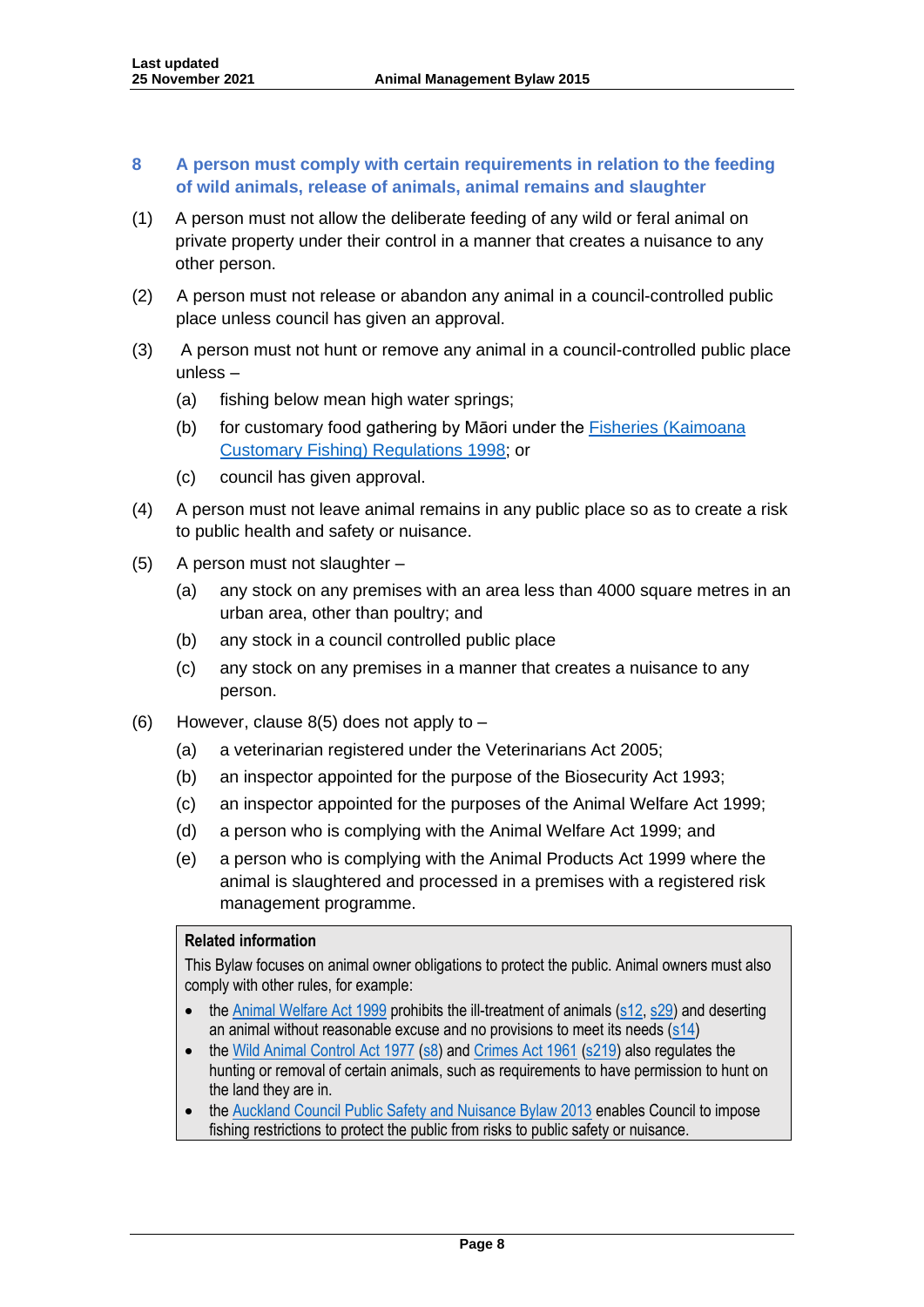the [Fisheries Act 1996](https://www.legislation.govt.nz/act/public/1996/0088/latest/DLM394192.html) enables the Ministry for Primary Industries to ensure the sustainability of New Zealand's fisheries, including setting rules about fishing limits and closures.

Premises referred to in clause 8(6)(e) are registered with the Ministry for Primary Industries.

Clause 8 amended in accordance with Clause 2(2) and Clause 2(3).

#### **Part 3**

#### **Controls and approvals**

#### **9 Council may make controls about animals**

- (1) The Council may make controls for the following purposes
	- (a) the keeping of bees in an urban area, specifically  $-$ 
		- (i) bee management;
		- (ii) flight path management; and
		- (iii) provision of water.
	- (b) the keeping of stock in urban areas, specifically
		- (i) the number of stock that may be kept; and
		- (ii) the conditions in which the stock is kept.
	- (c) the presence of horses in a council controlled public place, including
		- (i) general conditions;
		- (ii) specified public places where additional conditions apply; and
		- (iii) specified public places where horse riding is prohibited.

#### **Related information about controls**

Council made the Animal Management Bylaw (Bee, Stock and Horse Riding) Control 2015 to further regulate the keeping of bees and stock and riding of horses. These rules can be viewed on th[e Auckland Council website.](https://www.aucklandcouncil.govt.nz/plans-projects-policies-reports-bylaws/bylaws/Pages/animal-management-bylaw.aspx)

In making a control, council must comply with the decision-making requirements under Subpart [1 of Part 6 of the Local Government Act 2002.](https://www.legislation.govt.nz/act/public/2002/0084/latest/whole.html#DLM172317)

Part 3 heading and Clause 9 amended in accordance with Clause 2(3).

#### **10 [Repealed]**

Clause 10 deleted in accordance with Clause 2(3).

#### **11 Council may prescribe the approval system**

- (1) The Council may make controls and set fees for the following matters with respect to any approval required in this Bylaw –
	- (a) applying for an approval, including forms and information;
	- (b) assessing an application for an approval, including inspection;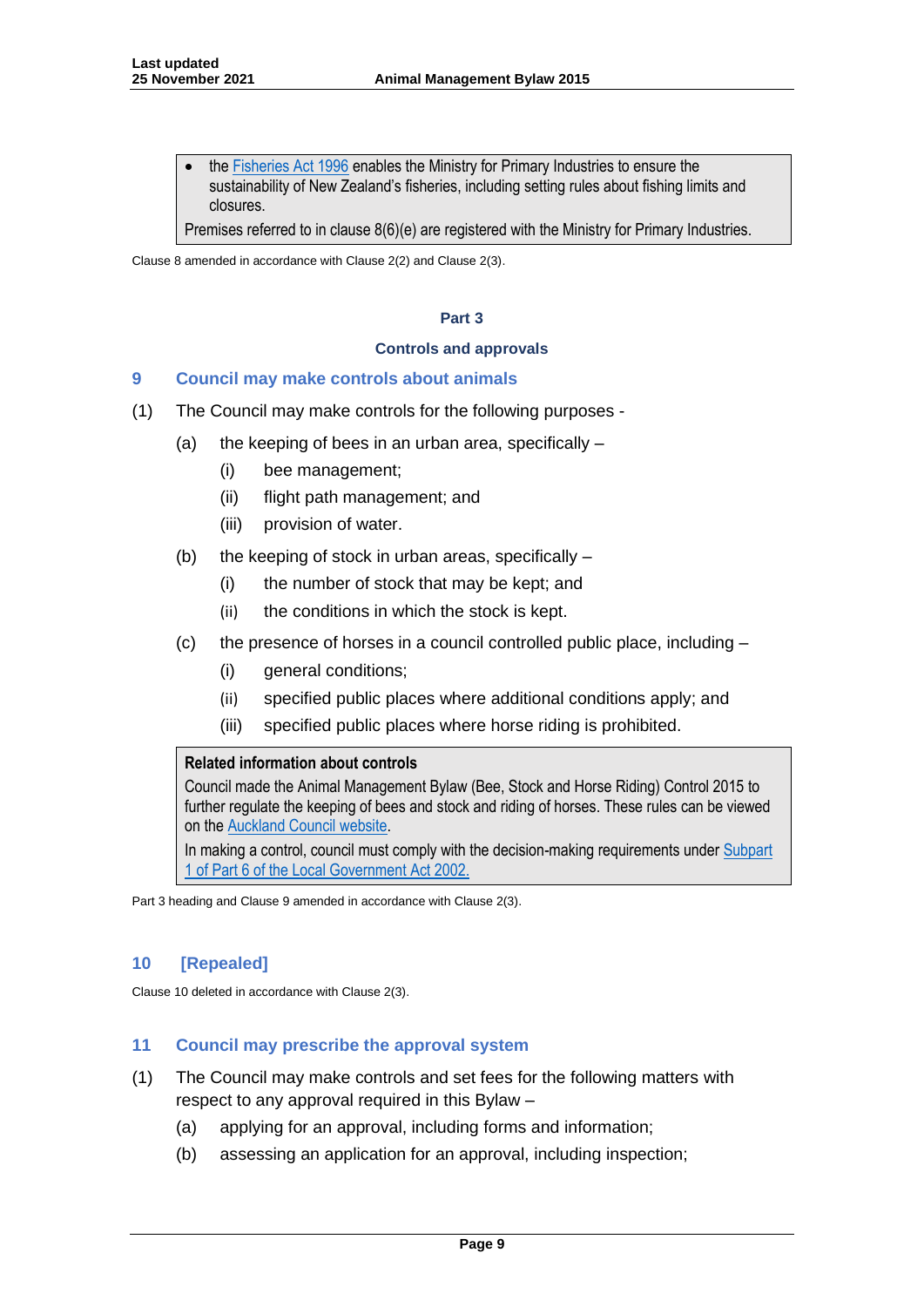- (c) granting or declining an application for an approval;
- (d) the conditions that may be imposed on an approval;
- (e) the duration of an approval;
- (f) objecting to an approval decision, including the period to make an objection;
- (g) objecting about a condition of an approval, including the objection period;
- (h) conducting inspections to ensure that an approval and its conditions are complied with;
- (i) reviewing an approval or its conditions;
- (j) refunding or waiving fees;
- (k) suspending or cancelling an approval; and
- (l) objecting about a decision to suspend or cancel an approval, including the objection period.
- (2) If no controls are made about the duration or transferability of an approval (under clauses 11(1)(e) and 11(1)(j), an approval has a duration of 12 months from the date granted and is not transferable.

#### **Related information about approvals**

An approval under this Bylaw is called an Animal Management Licence. To apply for a licence please visit council's [website.](https://www.aucklandcouncil.govt.nz/dogs-animals/keeping-other-animals/apply-for-an-animal-management-licence/Pages/default.aspx)

Clause 11 amended in accordance with Clause 2(3).

#### **Part 4**

#### **Enforcement powers, offences and penalties**

#### **12 Statutory powers may be used to enforce this Bylaw**

(1) The Council may use its powers under the [Local Government Act 2002](https://www.legislation.govt.nz/act/public/2002/0084/latest/DLM170873.html) and the [Health Act 1956](https://www.legislation.govt.nz/act/public/1956/0065/latest/whole.html) to enforce this Bylaw.

#### **Related information**

As reprinted on 1 July 2018, enforcement powers under the Local Government Act 2002 included court injunction [\(section 162\)](http://www.legislation.govt.nz/act/public/2002/0084/170.0/DLM173422.html), seizure and disposal of property (sections [164,](http://www.legislation.govt.nz/act/public/2002/0084/170.0/DLM173425.html) [165,](http://www.legislation.govt.nz/act/public/2002/0084/170.0/DLM173427.html) [168\)](http://www.legislation.govt.nz/act/public/2002/0084/170.0/DLM173431.html), powers of entry (sections [171,](http://www.legislation.govt.nz/act/public/2002/0084/170.0/DLM173445.html) [172](http://www.legislation.govt.nz/act/public/2002/0084/170.0/DLM173447.html) [,173\)](http://www.legislation.govt.nz/act/public/2002/0084/170.0/DLM173448.html), cost recovery for damage (sections [175,](http://www.legislation.govt.nz/act/public/2002/0084/170.0/DLM173450.html) [176\)](http://www.legislation.govt.nz/act/public/2002/0084/170.0/DLM173452.html), and power to request name and address [\(section 178\)](http://www.legislation.govt.nz/act/public/2002/0084/170.0/DLM173455.html).

As reprinted on 2 March 2018, enforcement powers under the Health Act 1956 included court orders [\(section 33\)](http://www.legislation.govt.nz/act/public/1956/0065/121.0/DLM306947.html), cost recovery for council to abate nuisance [\(section 34\)](http://www.legislation.govt.nz/act/public/1956/0065/121.0/DLM306949.html), powers of entry [\(section 128\)](http://www.legislation.govt.nz/act/public/1956/0065/121.0/DLM308490.html), and power to request name and address [\(section 134\)](http://www.legislation.govt.nz/act/public/1956/0065/121.0/DLM308717.html).

Clause 12 amended in accordance with Clause 2(3).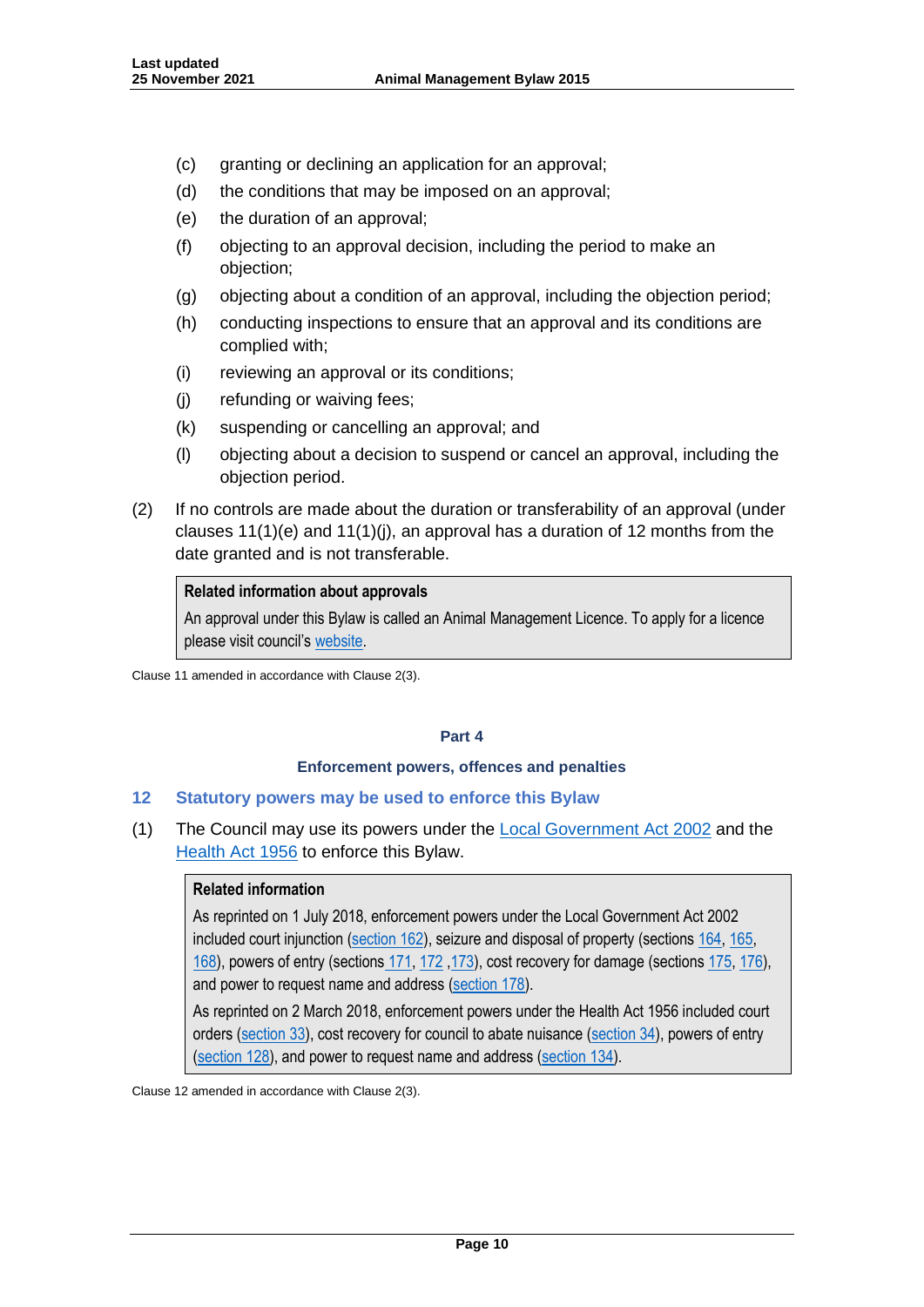#### **13 A person can be penalised for not complying with this Bylaw**

(1) A person who fails to comply with Part 2 of this Bylaw commits a breach of this Bylaw and is liable to a penalty under the **Local Government Act 2002** or the [Health Act 1956.](http://www.legislation.govt.nz/act/public/2002/0084/167.0/DLM174049.html)

#### **Related information**

As reprinted on 1 July 2018 unde[r section 242](http://www.legislation.govt.nz/act/public/2002/0084/167.0/DLM174049.html) of the Local Government Act 2002, a person who is convicted of an offence against a bylaw is liable to a fine not exceeding \$20,000.

As reprinted on 2 March 2018 unde[r section 66](http://www.legislation.govt.nz/act/public/1956/0065/121.0/DLM307074.html) of the Health Act 1956, a person who breaches a bylaw is liable to a \$500 maximum fine and where the offence is continuing, a further \$50 maximum fine for every day it continues.

Clause 13 amended in accordance with Clause 2(3).

#### **Part 5**

#### **[Repealed]**

Part 5 deleted in accordance with Clause 2(3).

#### **Related information, Bylaw History Date Description** 01 November 2010 **Made** legacy bylaws about animal management1 [\(Section 63](https://www.legislation.govt.nz/act/public/2010/0037/53.0/DLM3016748.html) Local Government (Auckland Transitional Provisions) Act 2010)) 01 November 2010 **Commencement** of legacy bylaws about animal management [\(Section 63](https://www.legislation.govt.nz/act/public/2010/0037/53.0/DLM3016748.html) Local Government (Auckland Transitional Provisions) Act 2010) 22 July 2014 **Review** of legacy bylaws about animal management completed [\(RBC/2014/26\)](https://infocouncil.aucklandcouncil.govt.nz/Open/2014/07/RBC_20140722_MIN_4680_WEB.HTM) 31 July 2014 **Proposal** to make new bylaw about animal management and to revoke legacy bylaws [\(GB/2014/68\)](https://infocouncil.aucklandcouncil.govt.nz/Open/2014/07/GB_20140731_MIN_4571_WEB.HTM) 30 April 2015 **Made** the Auckland Council Animal Management Bylaw 2015 [\(GB/2015/22\)](https://infocouncil.aucklandcouncil.govt.nz/Open/2015/04/GB_20150430_MIN_5790_WEB.HTM) 08 June 2015 **Public** notice of new Auckland Council Animal Management Bylaw 2015 01 September 2015 **Commencement** of new Auckland Council Animal Management Bylaw 2015 and revocation of legacy bylaws 27 September 2018 **Proposal** to amend the Bylaw following a review of the Auckland Council Public Safety and Nuisance Bylaw 2013 [\(GB/2018/148\)](https://infocouncil.aucklandcouncil.govt.nz/Open/2018/09/GB_20180927_MIN_6775_WEB.htm) 28 March 2019 **Made** amendments to the Bylaw [\(GB/2019/22\)](https://infocouncil.aucklandcouncil.govt.nz/Open/2019/03/GB_20190328_MIN_6781_WEB.htm) May 2019 **Public notice** of amendments to the Bylaw 01 October 2019 **Commencement** of amendments to the Bylaw 17 March 2020 **Review** of Auckland Council Animal Management Bylaw 2015 completed [\(REG/2020/17\)](https://infocouncil.aucklandcouncil.govt.nz/Open/2020/03/REG_20200317_MIN_9761_WEB.htm) 27 May 2021 **Proposal** to amend Auckland Council Animal Management Bylaw 2015 [\(GB/2021/50\)](https://infocouncil.aucklandcouncil.govt.nz/Open/2021/05/GB_20210527_MIN_10145_WEB.htm) 25 November 2021 **Amended** the Auckland Council Animal Management Bylaw 2015 [\(GB/2021/148\)](https://infocouncil.aucklandcouncil.govt.nz/Open/2021/11/GB_20211125_MIN_10138_WEB.htm) 15 December 2021 **Public notice** of amendments to Animal Management Bylaw 2015 20 December 2021 **Commencement** of amendments to Auckland Council Animal Management Bylaw 2015 [\(GB/2021/148\)](https://infocouncil.aucklandcouncil.govt.nz/Open/2021/11/GB_20211125_MIN_10138_WEB.htm) <sup>1</sup> Legacy bylaws made: Auckland Regional Parks Bylaw (2007); Auckland City Council No 3 – Animals Bylaw (2008); Auckland City Council No 20 – Public Places Bylaw (2008); Franklin District Council Keeping of Animals, Poultry and Bees Bylaw (2007); Franklin District Council Public Places Bylaw (2007); Franklin District Council Beach Control Bylaw (2007); Chapter 2 (Animals and Pest Management) of the Manukau City Consolidate Bylaw (2008); Part 5 (Keeping Animals Poultry Bees), Part 2 (Public Places), Part 7 (Environmental Protection: Nuisances Arising on Private Land) and Part 21 (Stock Slaughter) of the North Shore City Council Bylaw (2000); Papakura District Council Keeping of Animals, Poultry and Bees Bylaw (2008); Papakura District Council Public Places Bylaw (2008); Chapter 7 (Keeping Animals,

Poultry and Bees), Chapter 8 (Public Places) and Chapter 6 (Stock on Roads) of the Rodney District Council General Bylaw (1998); Waitakere City Council Animals, Birds and Bees Bylaw (2010); and Waitakere City Council Public Places Bylaw (2010).

#### **Related information, next bylaw review**

This Bylaw must be reviewed by 17 March 2030. If not reviewed by this date, the Bylaw will expire on 17 March 2032.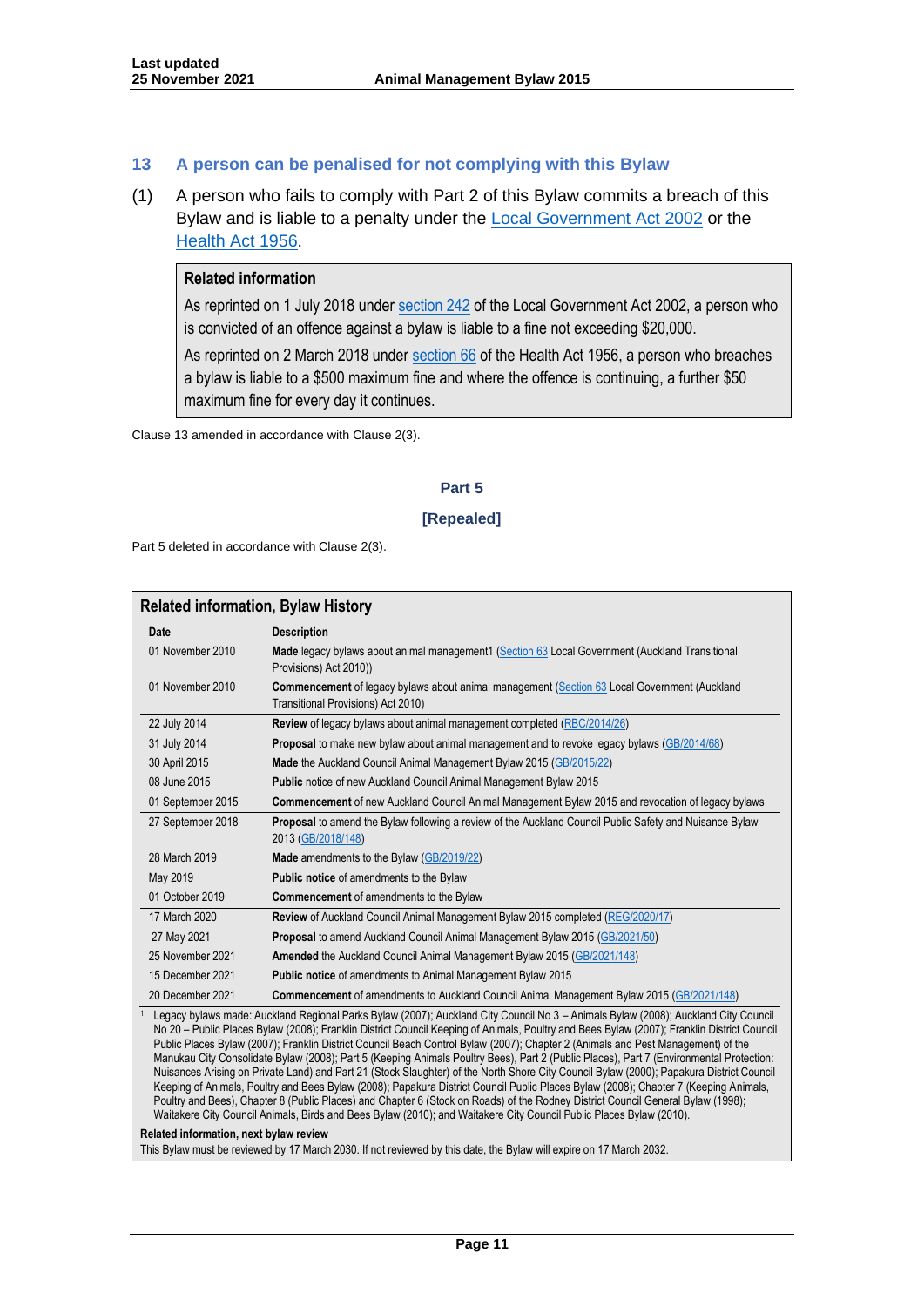Find out more: **phone 09 301 0101** or visit **aucklandCouncil.govt.nz**

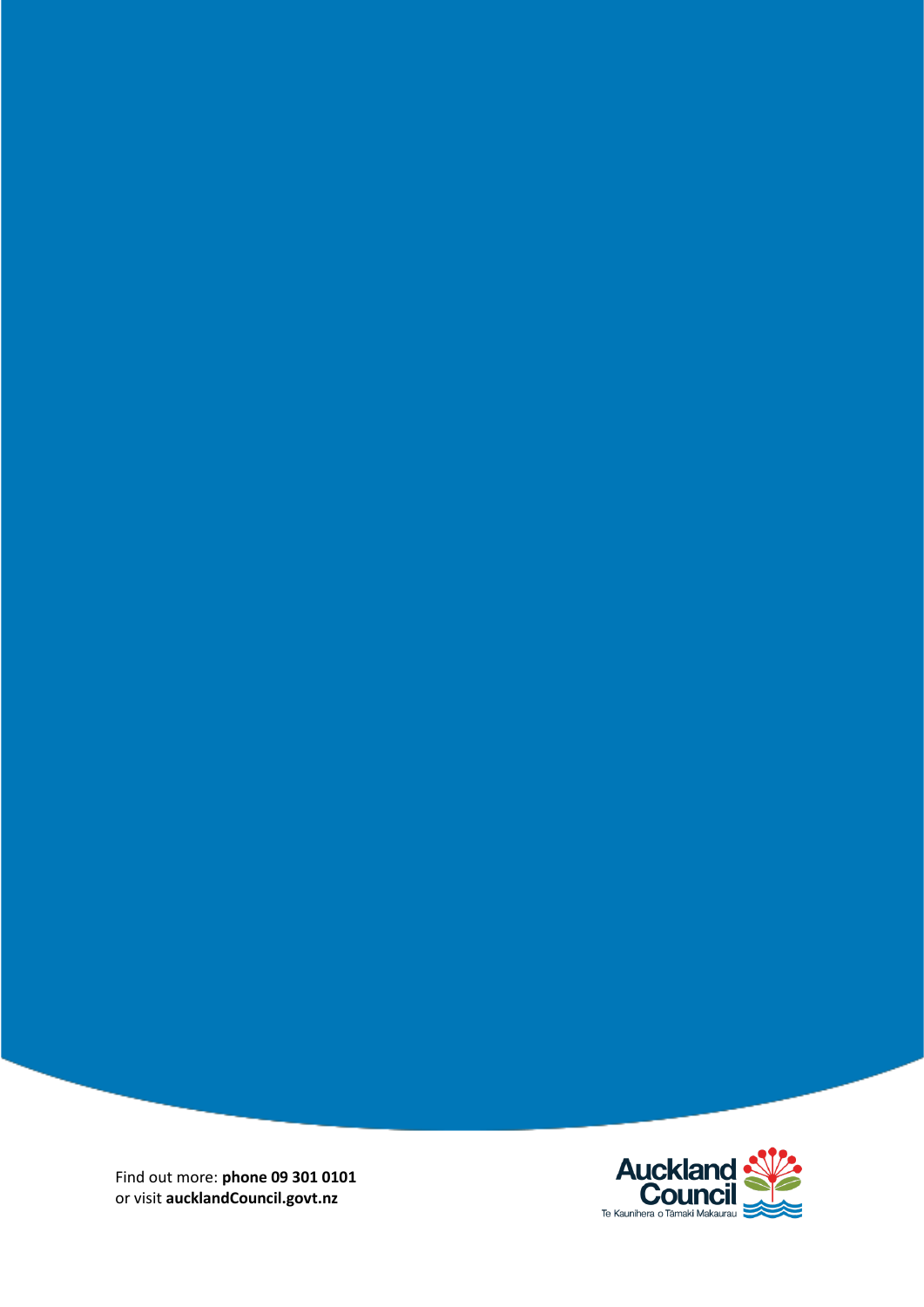



# **Animal Management Bylaw (Bee, Stock and Horse Riding) Control 2015**

**(as at 25 November 2021)**

**made by the Governing Body of Auckland Council**

**in resolution GB/2015/22**

**on 30 April 2015**

Control made under clause 9 of the Te Kaunihera o Tāmaki Makaurau Ture-ā-rohe Tiaki Kararehe 2015 / Auckland Council Animal Management Bylaw 2015.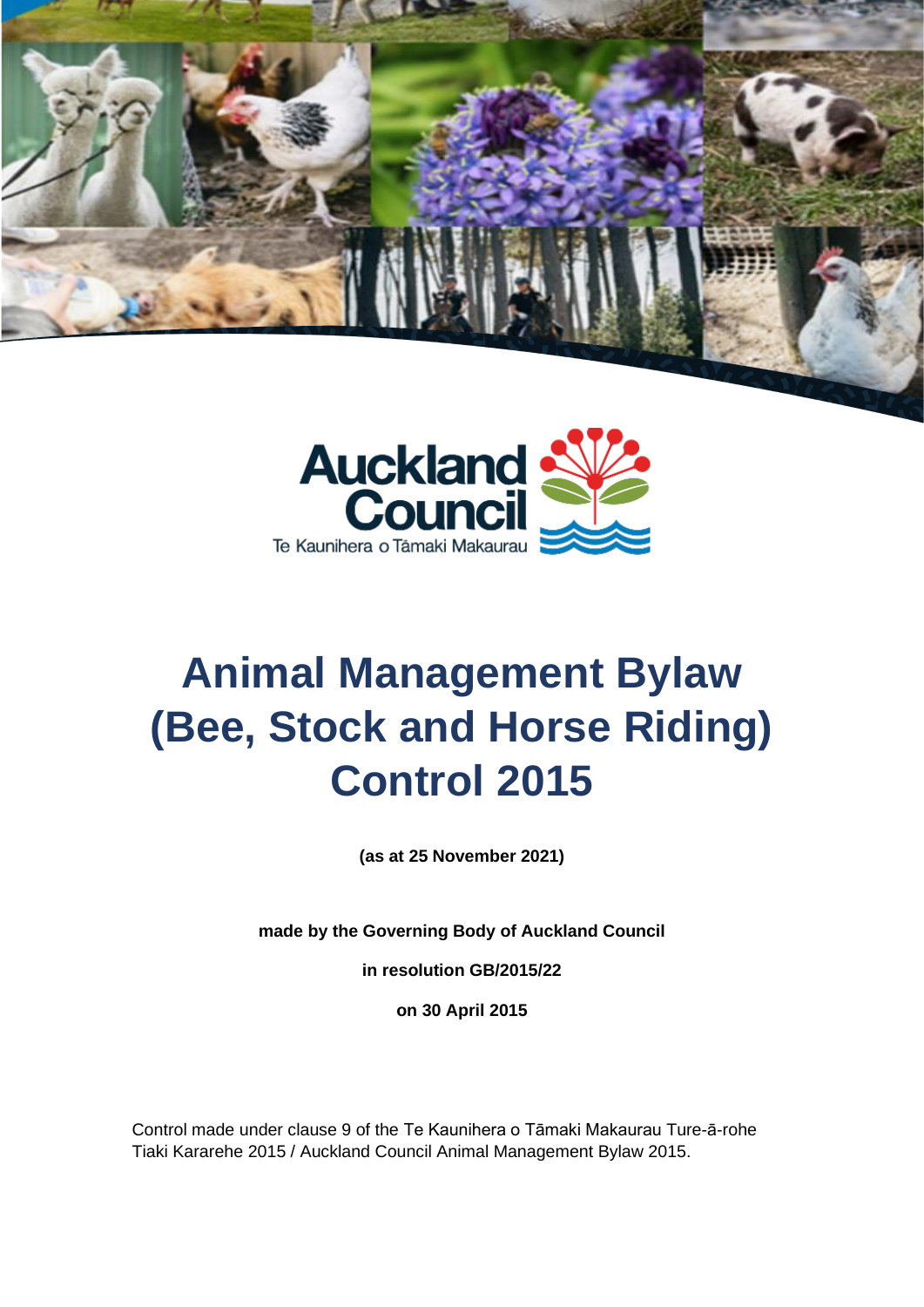#### **Summary**

This summary is not part of this Control but explains the general effects.

Every day Aucklanders interact with animals in a way that benefit their mental and physical wellbeing. Sometimes however, the way people interact with animals causes a problem.

The purpose of this Control is to help minimise public health and safety risks, nuisance, offensive behaviour and the misuse of council controlled public places from the keeping of **bees** and **stock** in urban areas and for **horse riding** in council controlled public places by –

- specifying minimum standards of best practice (specific rules)
- providing guidance (advice in related information boxes).

The rules and advice are in addition to:

- more general rules in the Te Kaunihera o Tāmaki Makaurau Ture-ā-rohe Tiaki Kararehe 2015 / Auckland Council Animal Management Bylaw 2015.
- rules in other legislation, for example animal welfare rules in the [Animal Welfare Act 1999.](https://www.legislation.govt.nz/act/public/1999/0142/latest/DLM49664.html)

Read the Bylaw for more information about general rules and other legislation.

## **1 Title**

(1) This control is the Auckland Council Animal Management Bylaw (Bee, Stock and Horse Riding) Control 2015.

## **2 Issuing authority**

(1) This control is made under clause 9 of the Te Kaunihera o Tāmaki Makaurau Ture-ā-rohe Tiaki Kararehe 2015 / Auckland Council Animal Management Bylaw 2015.

## **3 Commencement**

- (1) This control comes into force on 1 September 2015.
- (2) Amendments by resolution GB/2021/148 come into force on 20 December 2021.

## **Related information**

Council decided on 25 November 2021 to amend this control to make it easier to read and understand (GB/2021/148).

## **4 Application**

(1) This control applies to Auckland.

## **5 Purpose**

(1) This control specifies additional rules about the keeping of bees and stock in urban areas and horse rising in council-controlled public places.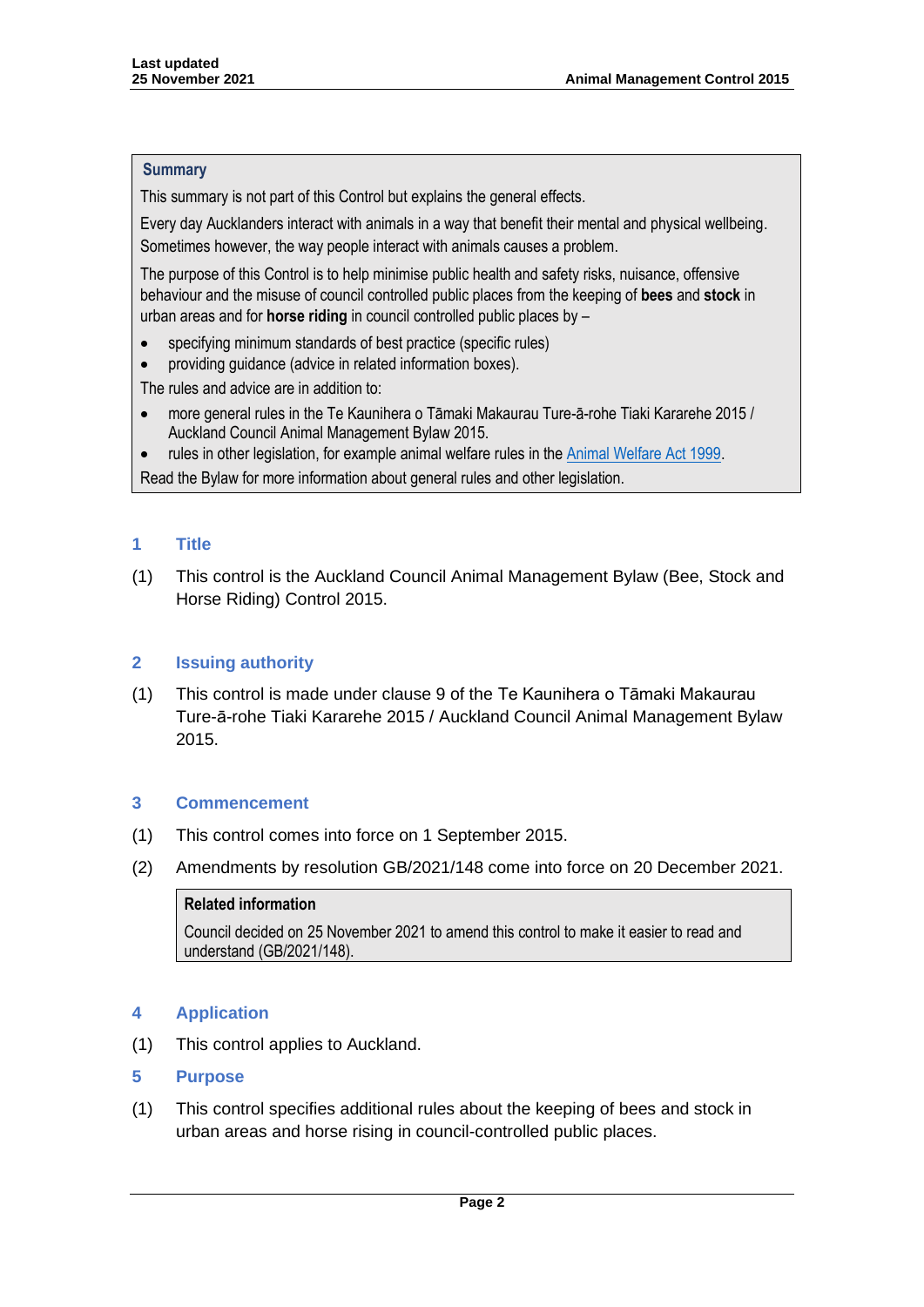## **6 Interpretation**

(1) In this control, unless the context otherwise requires:

**Apiary** means land used for the keeping of bees in one or more beehives.

**Beach** means the foreshore and adjacent area that can reasonably be considered part of the beach environment, including areas of sand, pebbles, shingle, dunes or coastal vegetation, and includes the adjacent coastal marine area.

**Beehive** means any receptacle housing a honey bee colony.

**Beekeeper** means a person who keeps bees.

**Bylaw** means the Te Kaunihera o Tāmaki Makaurau Ture-ā-rohe Tiaki Kararehe 2015 / Auckland Council Animal Management Bylaw 2015.

**Coastal marine area** has the meaning given by **[Section 2](https://www.legislation.govt.nz/act/public/1991/0069/latest/DLM230272.html)** of the Resource Management Act 1991.

**Flight path** means the distinct route taken by many bees leaving from or returning to their hive.

**Foreshore** has the meaning given by the [Section 2](https://www.legislation.govt.nz/act/public/1991/0069/latest/DLM230272.html) of the Resource Management Act 1991.

**Honey bee colony** means a honey bee community consisting of a queen (lays eggs), drones (locate queens during swarms), and workers (range of duties including foraging for nectar).

**Pollination** means the transfer of pollen by honey bees from anthers to stigmas of flowers for plant fertilisation.

**Swarm** means a cluster or flying mass of honey bees, including workers, queens and drones.

- (2) Unless the context requires another meaning, a term or expression that is defined in the Bylaw and is used, but not defined in this control has the meaning given by the Bylaw.
- (3) Related information does not form part of this control and may be inserted, changed or removed without any formality.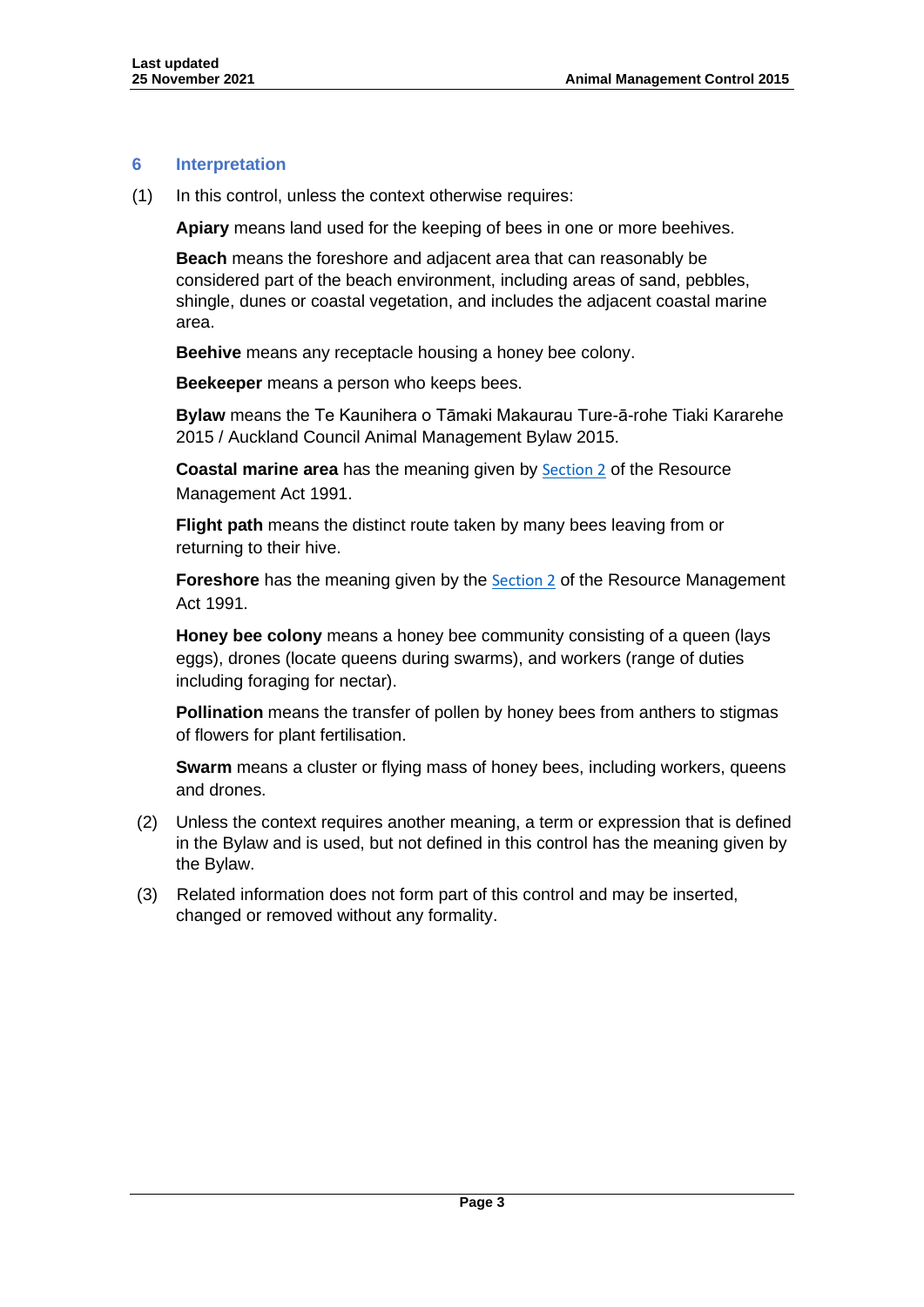# **Control One**

## **Beekeeping in urban areas**

## **7 Beekeepers must take reasonable steps to prevent public safety and nuisance risks**

- (1) A person who keeps bees in an urban area must in relation to those bees and associated beehives:
	- (a) take all reasonable steps to ensure any beehive is positioned and managed in a way that has minimal impact to any other person;
	- (b) maintain any honey bee colony with a calm temperament;
	- (c) take all reasonable steps to control swarming;
	- (d) ensure that there is a suitable water source for the bees on the premises on which the beehives are kept;
	- (e) take all reasonable steps to minimise nuisance to any other person from bee excrement.

## **Related information about beekeeping for farming purposes**

Beekeeping for farming purposes ('commercial beekeeping') is regulated under the [Auckland Unitary](https://unitaryplan.aucklandcouncil.govt.nz/pages/plan/Book.aspx?exhibit=AucklandUnitaryPlan_Print)  [Plan.](https://unitaryplan.aucklandcouncil.govt.nz/pages/plan/Book.aspx?exhibit=AucklandUnitaryPlan_Print) Resource consent (approval) may be required to keep bees for farming purposes in urban areas.

## **Related information about responsible beekeeping**

## **Learn how to be a responsible beekeeper**

Auckland Council advises every person wishing to keep bees in an urban area to participate in a beekeeping course. For more advice or information:

- on how to comply with this Control, contact your local beekeeping club or the National Beekeepers' Association of New Zealand
- read the National Beekeepers' Association of New Zealand guidelines "Starting with Bees" or contact the association
- contact the Auckland Beekeeper's, Franklin Beekeepers or Rodney Beekeepers Club.

## **Register your apiary**

Beekeepers have a legal obligation to register their apiary under the Biosecurity (National American Foulbrood Pest Management Plan) Order 1998. Registration:

- is intended to protect honey bees from American foulbrood disease
- allows the Ministry for Primary Industries to carry out surveillance for exotic pests and diseases of honey bees and respond to an incursion.

Registrations are processed by The Management Agency, National American Foulbrood Pest Management Plan, through its online platform '[HiveHub](https://afb.org.nz/hivehub/)'. Registration codes are required to be displayed in a visible manner in each apiary, usually on a beehive.

Further information on American foulbrood disease can be found a[t www.afb.org.nz.](http://www.afb.org.nz/)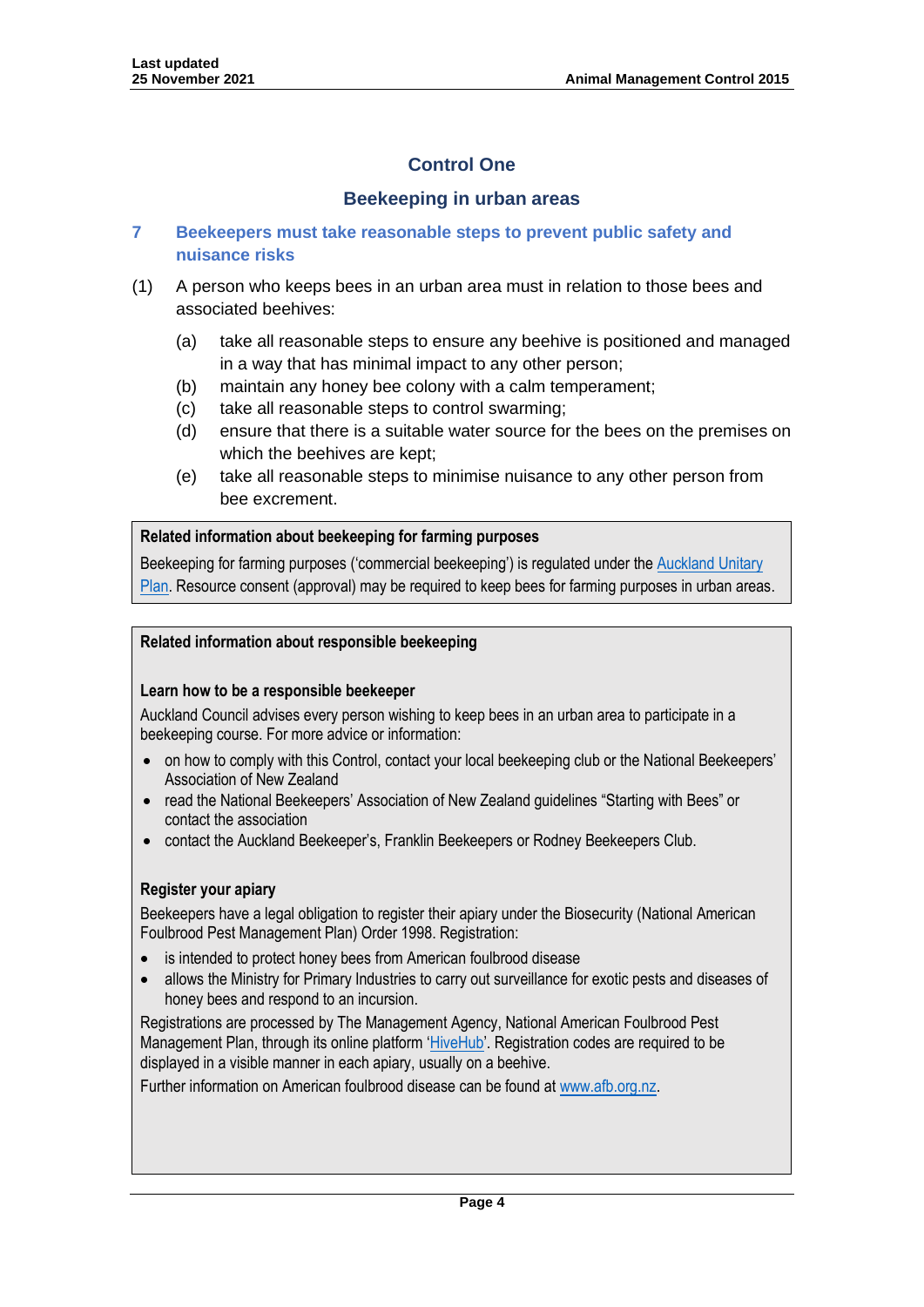#### **Manage flight paths to avoid public safety or nuisance risks**

Honey bees will fly at head height for some distance from their hives unless their surrounding environment directs their flight path upwards. Honey bees can be encouraged to fly above head height if a flyway barrier, two or more metres tall, is placed 1-2 metres out from the front of the hive entrance. It is important that flightpaths are not directed across public pathways on private and public land. Barriers that can be used include shrubs or trees, a wall, a hedge or a fence. Beehives can be placed on top of sheds or buildings but it may be more difficult to work with the bees in these restricted locations.

Like other animals, bees excrete waste products. Honey bees going on orientation, foraging or cleaning flights often excrete after exiting the hive. This can leave distinct trails of coloured bee excrement within a 500 metre radius of the hive and can cause a nuisance to neighbours. The colour of the excrement depends on the pollen sources the bees are foraging on but is typically yellow to brown. The excrement may be hard to remove from clothing, vehicles and buildings.

Hives can be re-positioned on the property or rotated so that flight paths can be encouraged in a direction away from neighbouring properties.

#### **Minimise the occurrence of swarming**

Although swarming is the natural means of dispersal of honey bee colonies, beekeepers can minimise the occurrence of swarms in urban areas by:

- re-queening on an annual basis
- taking a nucleus colony out of populous hives (artificial swarming)
- re-queening colonies that have been started from swarms.

Contact your local beekeeping club or the National Beekeepers' Association of New Zealand for further advice on bee management.

Honey bee colonies are more likely to swarm if there are limited cells in the hive for the worker bees to store honey and pollen. Responsible bee management practices need to be undertaken during the seasonal build up to avoid such situations. Plenty of room should be provided for the queen to lay eggs and for the bees to store honey. Consider taking three-five frames of bees, brood and stores from the hive (nucleus hive) as an artificial swarm.

## **Collection of bee swarms**

Although beekeepers can undertake responsible bee management practices to minimise the occurrence of swarms, swarming is part of the natural reproductive and dispersal cycle of honey bees. Bees which have recently swarmed are generally not inclined to sting unless provoked, as they are gorged full of honey and are homeless, which reduces their defensive behaviour. Swarms that have been confined by bad weather to the same bush or tree for several days may be more aggressive.

If a bee swarm is sighted, members of the public should not attempt to remove the swarm themselves, but arrange to have the swarm removed by a local beekeeper. To find a local beekeeper call your local beekeeping club, the National Beekeepers Association of New Zealand, or the Auckland Council call centre on 09 301 0101.

#### **Maintain calm temperament of bees to avoid public safety or nuisance risks**

Maintaining honey bee colonies with a calm temperament is important for minimising potential nuisance to neighbours and the risk of bee stings. Honey bees are generally docile and only sting as a defensive mechanism.

The genetics of the queen influences the nature of the hive, and aggressive bees release alarm pheromones to behave in a more defensive manner.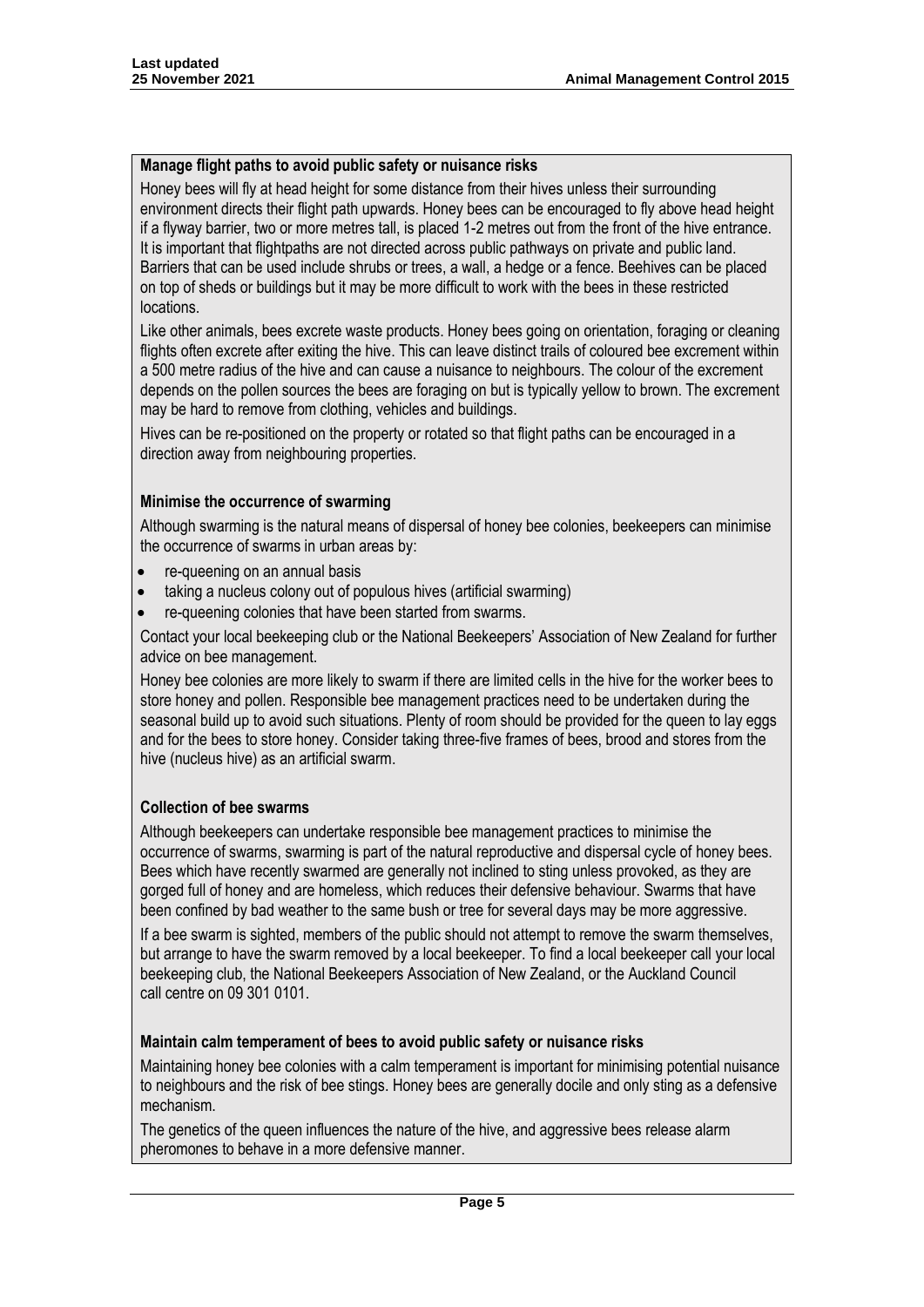Queen bees should be culled from aggressive colonies and replaced with queens from a gentle strain. If the queen is coming into her second season, the colony is more likely to swarm.

## **Be considerate of neighbours when working with bees**

Beekeepers in urban areas should be considerate of their neighbours and work with bees at appropriate times of the day. During the weekend an appropriate time may be earlier in the morning. Beekeepers should avoid working with bees in wet and cold weather conditions.

Consideration should be given to livestock near the apiary as well as in neighbouring properties. Beehives in paddocks with livestock should be protected from being disrupted by livestock and aggravating the bees. Bee flight paths should also be managed to protect livestock from the risk of bee stings.

## **Food and water for bees**

Providing a source of clean water may reduce the number of bees foraging elsewhere for water and creating a nuisance to neighbours, especially if they own a swimming pool.

An adequate food source for bees is important for bee nutrition and preventing bee starvation. Bees rely on nectar and pollen for their food. Without adequate food sources bees can become weak or starve, are less able to resist diseases and pests, and cannot reproduce to build up strong colonies. The Trees for Bees programme aims to research bee-friendly plants and promote bee-friendly land management in order to provide adequate nutrition for bees in spring and autumn. For further information on bee-friendly plants visit the Trees for Bees NZ webpage at [http://www.treesforbeesnz.org/home.](http://www.treesforbeesnz.org/home)

As well as the need for public awareness of bee-friendly plants, beekeepers should prevent overcrowding and manage bee stocking rates. A stocking rate is about managing the number of hives in an apiary or in an area in relation to the carrying capacity of food sources for bees in the foraging environment. Bees forage in a radius of up to five kilometres from the hive, and having too many bees in a single area can cause competition between honeybee colonies.

# **Control Two**

## **Keeping stock in urban areas**

## **8 Stock owners must ensure their stock are confined on the premises**

- (1) The owner of any stock of a type in Table 1 kept in an urban area must ensure the stock is confined within the premises in such a manner that it cannot freely leave the premises.
- (2) The owner of any chicken kept in an urban area must:
	- (a) ensure the chicken is confined within the premises in such a manner that it cannot freely leave the premises (for example using an enclosed chicken coop and attached run or adequate fencing);
	- (b) ensure any chicken coop does not cause a nuisance to any other person; and
	- (c) regularly clean their chicken coop as appropriate to maintain the chicken coop in a dry, clean condition and state of good repair, free from any offensive smell, overflow and vermin.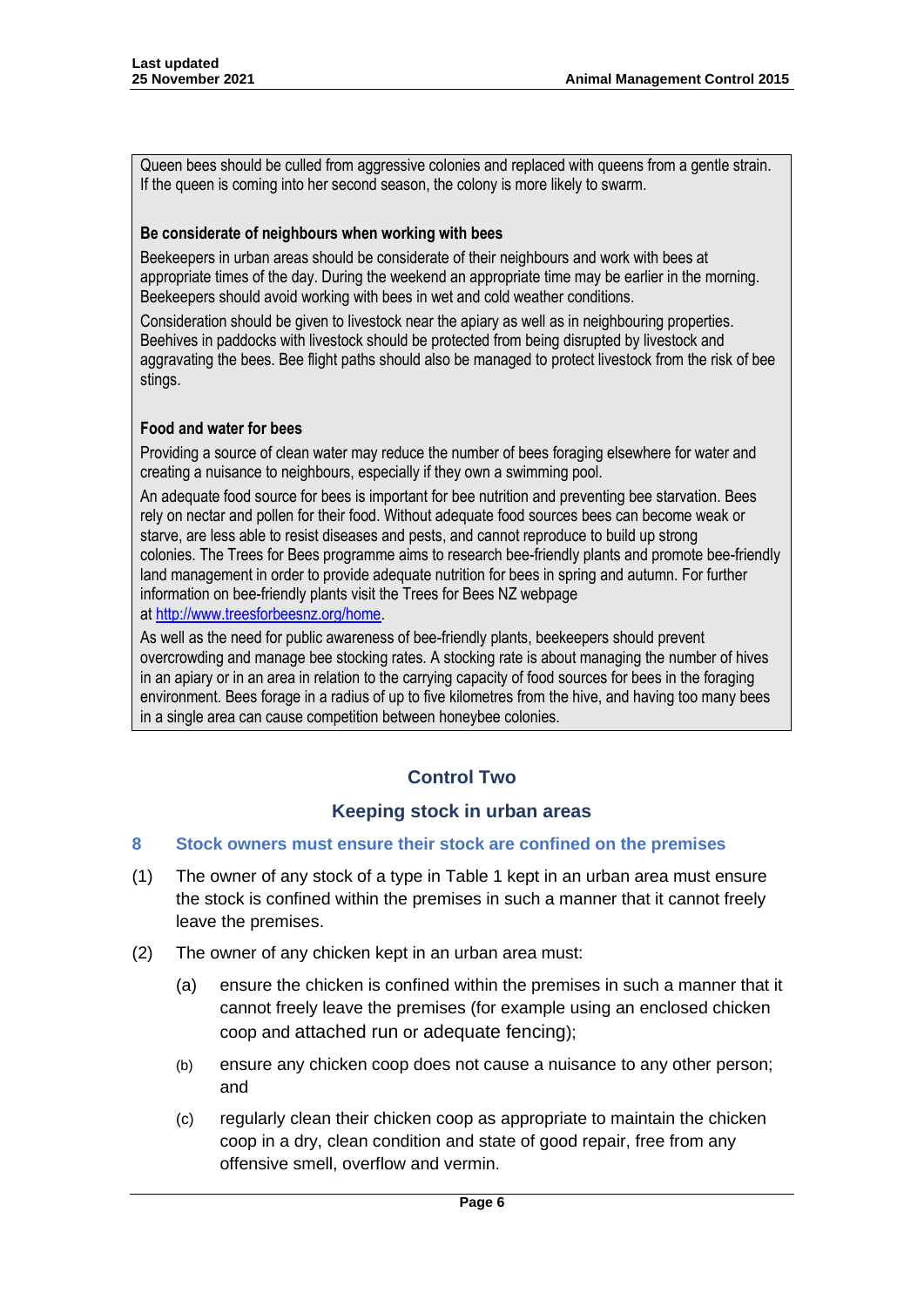## **9 Stock owners must obtain an approval to keep stock in certain circumstances**

- (1) A person on a premises in an urban area may keep stock of a type in Table 1 within the limits specified in Table 1.
- (2) However, the limits specified in Table 1 do not apply if:
	- (a) that person holds an approval;
	- (b) the area of the premises is larger than 4000 square meters; or
	- (c) the stock is being kept for participation in a children's agricultural day event where:
		- (i) the event is registered with the council and event organisers provide participants with education on responsible animal ownership, and
		- (ii) the premises on which the stock is being kept is within the Aotea/Great Barrier, Franklin, Papakura, Rodney, Waiheke or Waitākere Ranges; and
		- (iii) the stock is less than 12 months of age and is being kept on the premises for no more than six months between 1 June and 30 November.

#### **Table 1: Number of stock allowed to be kept in an urban area without an approval**

| <b>Type of stock</b> | Premises less than 2000 | Premises 2000 square metres |
|----------------------|-------------------------|-----------------------------|
|                      | square metres in size   | or larger in size           |
| Cattle               | 0                       | 0                           |
| Chickens             | 6                       | 12                          |
| Deer                 | 0                       | 0                           |
| Donkeys              | $\mathbf 0$             | $\mathbf{0}$                |
| <b>Ducks</b>         | 0                       | 6                           |
| Geese                | $\mathbf 0$             | 6                           |
| Goats                | 0                       | 0                           |
| Horses               | $\mathbf 0$             | 0                           |
| Llamas               | 0                       | 0                           |
| Peacocks             | $\mathbf{0}$            | $\mathbf{0}$                |
| Peahens              | 0                       | 0                           |
| Pheasants            | 0                       | 6                           |
| Pigs                 | $\mathbf 0$             | $\mathbf{0}$                |
| Ponies               | $\mathbf 0$             | $\mathbf{0}$                |
| Quail                | 6                       | 12                          |
| Roosters             | $\mathbf 0$             | 0                           |
| Sheep                | 0                       | 0                           |
| Swans                | $\mathbf 0$             | $\mathbf{0}$                |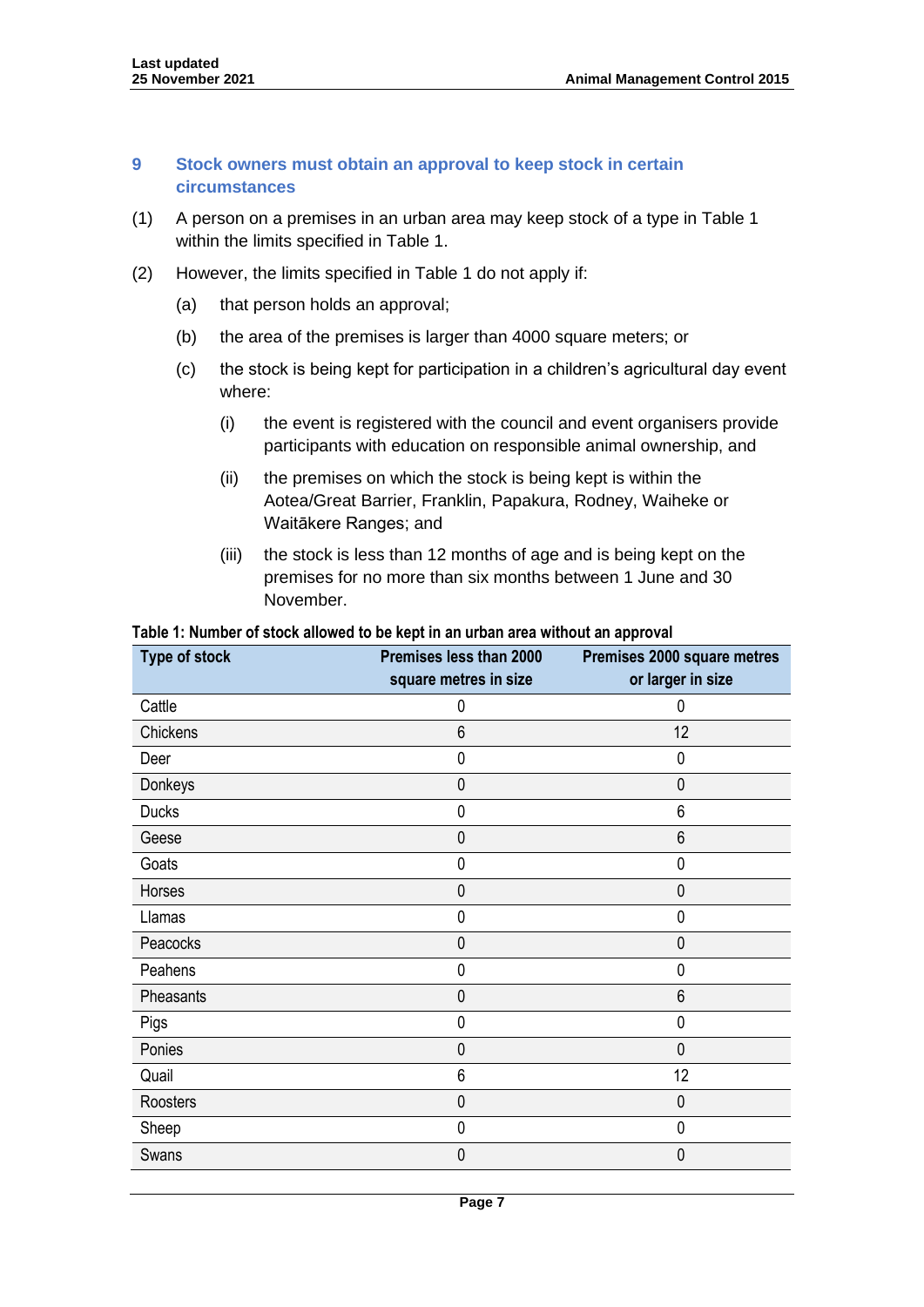#### **Related information for the keeping of stock**

Animal owners have an obligation under the Animal Welfare Act 1999 to ensure that the physical, health and behavioural needs of their animal are met. Minimum standards for the care and management of layer hens are stipulated by the Animal Welfare (Layer Hens) Code of Welfare 2012. Minimum standards are also contained in codes of welfare for meat chickens, dairy and beef cattle, sheep, deer, goats, pigs, llamas and alpacas.

The control is intended to ensure any potential nuisances or risks to public health and safety are minimised. When considering whether to issue an approval, the council considers various matters that may be likely to create nuisances. Such matters may include the type of stock, the suitability of size and site available for keeping stock, the suitability of fencing, housing, drainage, and waste disposal controls to limit the creation of potential nuisances.

## **Calf club and rural pet days**

Event organisers of calf club and rural school pet days are required to register their event with the council. If an event is an annual event, organisers will only need to register with the council once and each season ensure participants are aware of their obligations under the bylaw.

Keeping a calf or lamb for calf club and rural pet days is a tradition in many rural communities and participants do not need to apply for an approval. Participants will still need to ensure stock are properly contained and that animals do not cause issues for neighbours.

#### **Related information about responsible chicken keeping**

#### **Learn how to be a responsible chicken owner**

Auckland Council advises every person wishing to keep chickens in an urban area to participate in a chicken keeping educational course. For advice on the keeping of chickens refer to the SPCA Auckland guidelines found at [http://spca.org.nz/AnimalCare/ChickenCare.aspx.](http://spca.org.nz/AnimalCare/ChickenCare.aspx)

## **Guidelines for the containment of chickens**

The proper containment of chickens and provision of shelter is an important aspect of responsible animal ownership in urban areas. A chicken coop should always be set up prior to acquiring the chickens. The permitted number of chickens should have access to an area of land greater than 3m<sup>2</sup>. As part of this space, an enclosed, rainproof chicken coop should be provided for sleeping and laying eggs, allowing at least 30cm of roost or perch per chicken with a minimum roof height of 60cm.

Chicken owners have an obligation under the Animal Welfare (Layer Hens) Code of Welfare 2012 to provide facilities for roosting (e.g. perches), a surface for pecking and scratching, and a secluded nesting area. Perches should be positioned at a height off the ground, and in a manner so that chickens are able to maintain a natural position on top of the perch when roosting.

#### **Guidelines for locating chicken coops**

The location of chicken coops can be very important for minimising potential nuisance to neighbours. When locating a chicken coop, owners should consider how this may affect their neighbours and locate the coop in a place that is least likely to cause a nuisance. Placing it right up

against neighbouring properties or near outdoor living areas has the potential to cause a nuisance, as hens can be noisy when they lay and there is a risk of chicken coops becoming smelly in the summer months.

Chicken coops should also be located on well-drained land as standing water will promote public health risks.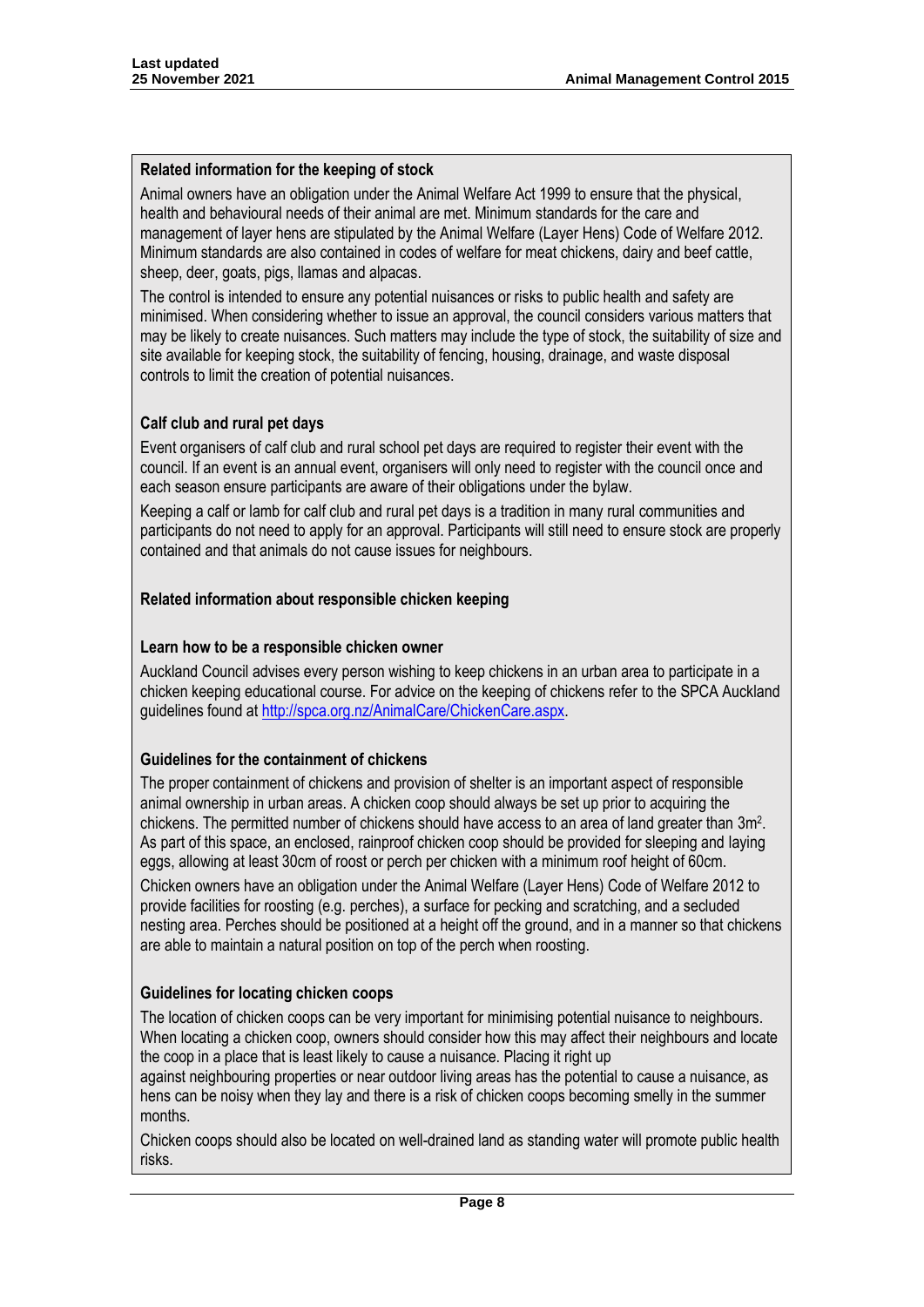#### **Guidelines for keeping chicken coops clean**

Keeping chicken coops clean is important for minimising potential smells and minimising health problems for both chickens and people. Chicken coops should be thoroughly cleaned out at least once a week. Nesting boxes and the floor of any chicken coop should be kept clean and dry and lined with hay, wood chips (untreated), sawdust, or shredded newspaper so that it can be easily removed when cleaned out. Chicken owners have an obligation under the Animal Welfare (Layer Hens) Code of Welfare 2012 to provide good quality litter material that is free from toxic contaminants. This lining should be removed often and cleaned out as appropriate to ensure compliance with the Keeping of Stock Control. In addition, egg nests should not be positioned beneath elevated perches as this can lead to excrement dropping on eggs.

## **Preventing vermin in chicken coops**

Owners should not allow excess food and chicken bedding waste to accumulate on their property. This is because it can start to smell, provide somewhere for flies to breed, mice to shelter and may attract rats looking for food.

Scattering food across the ground can often lead to the attraction of rats and mice and should be scattered only for the purpose of immediate consumption. Owners will get more control by using vermin proof receptacles specifically for poultry feeding, which also keep out the rain, providing chickens with good access to dry pellets or grain. Once vermin realise there is an accessible food supply, they will continue to return, leaving excrement that can contaminate chicken feed and water. Owners would also be exposing themselves and their neighbours to the diseases that rats and mice carry in their excrement.

Owners need to ensure they do as much as possible to keep the area in and around a chicken coop clean.

# **Control 4**

## **Horse riding in a public place**

## **10 Owners of a horse being ridden in public must comply with certain conditions**

- (2) The owner of a horse being ridden in a council controlled public place must:
	- (a) remove or safely dispose of any horse manure that is deposited;
	- (b) show due consideration for other users at all times;
	- (c) when on a beach, ride or lead their horse in a manner that does not intimidate, cause a danger or cause a nuisance to other beach users; and
	- (d) must not ride or lead their horse on coastal dunes except when accessing the beach, an adjoining property, or road in a manner that does not cause, nor is likely to cause damage to any part of that dune, and that utilises the most direct route possible.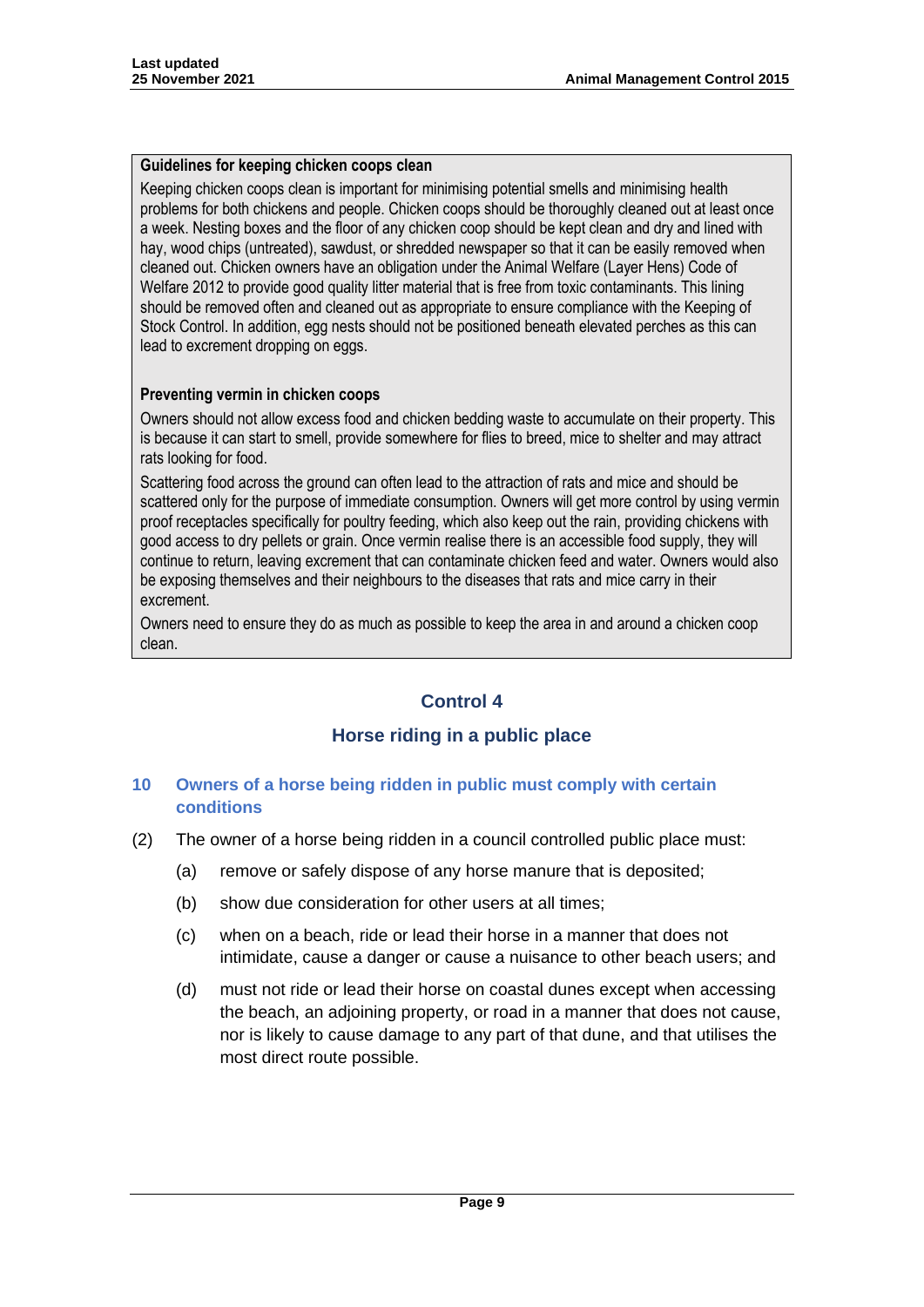#### **11 Additional conditions apply to the presence of horses on certain beaches**

- (1) A person must comply with the following conditions about the presence of horses on Algies Beach, Hatfields Beach, Martins Bay Beach, Omaha Beach, Orewa Beach and Snells Beach –
	- (a) horses must only be ridden or lead along the beach between the times of mid and low tide, and must be ridden or lead along the beach below the high tide mark;
	- (b) between 1 December and 15 February (including weekends), horses are only allowed before 10:00am, and after 7:00pm; and
	- (c) horses are prohibited at Easter weekend (Friday to Monday inclusive) and Labour weekend (Saturday to Monday inclusive.
- (2) A person must comply with the following conditions about the presence of horses on Karioitahi Beach as shown in Figure 1 –
	- (a) during high use periods, horses are restricted to a walk within the 1km ZONE, at all other times horses are restricted to a walk within the Safe Zone;
	- (b) within the 1km ZONE, horses must remain within 10 metres of the water's edge wherever possible;
	- (c) horse manure must be removed from the 1km ZONE; and
	- (d) the unloading of horses is only permitted in the Horse Unloading Area.

**Figure 1: Kariotahi Beach Special Restrictions**



## **Related information on responsible horse riding**

Further information on responsible horse riding can be obtained from the [New Zealand Horse Network](http://www.nzhorseriders.info/) and the [New Zealand Bridleways Code.](http://www.nzbridleways.info/)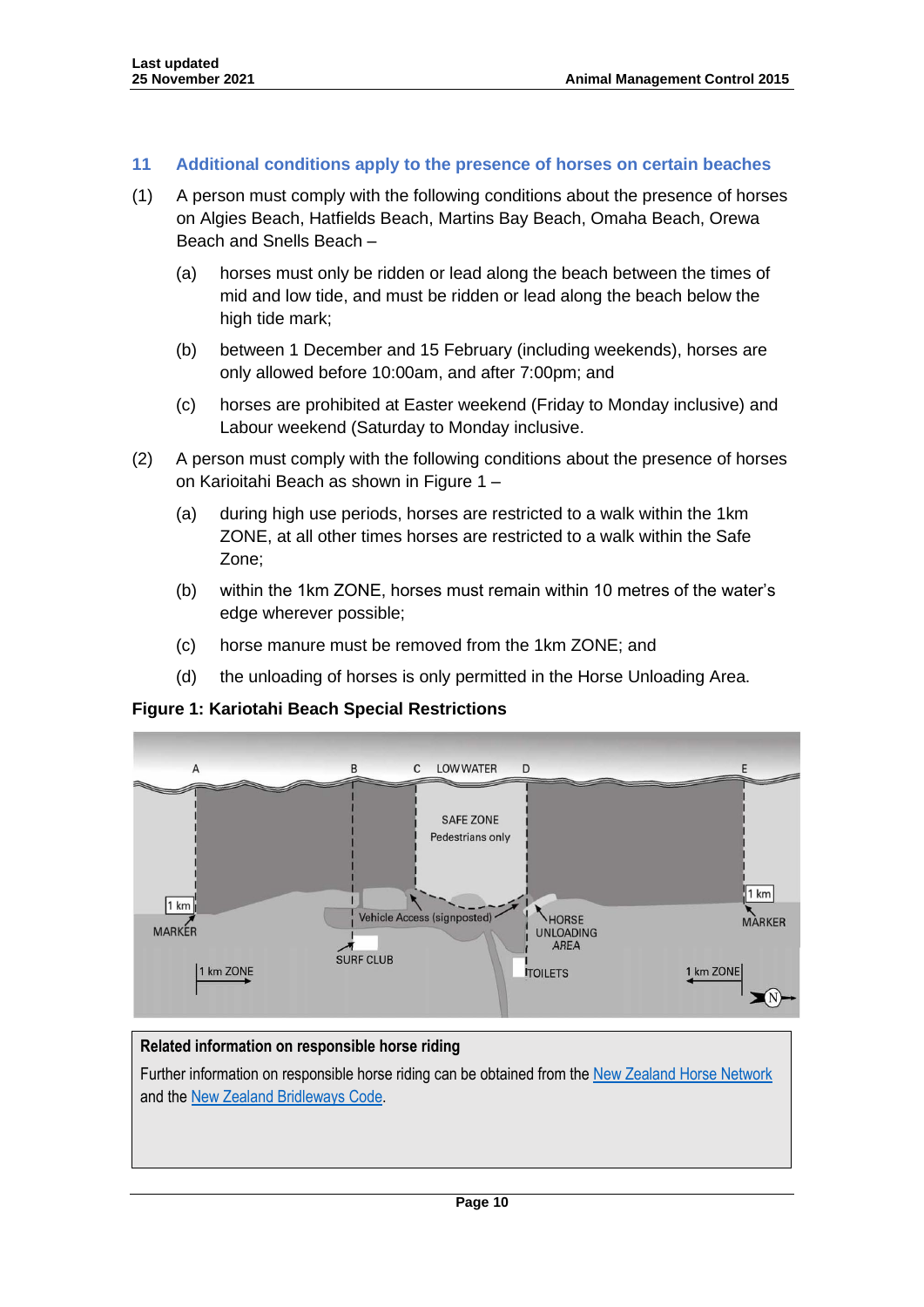#### **Guidelines for general conditions**

Consideration to other members of the public should be shown by removing or disposing of horse manure public places. Not all members of the public will feel comfortable around horses, so it may be appropriate to give people plenty of space and reduce speed as riders approach other members of the public.

Horse riders should also be aware of nesting birds. Horse trampling can damage dune vegetation, contribute to erosion and disturb nesting areas. Dunes, shell banks and beaches provide habitats for many rare and threatened bird species. If there is signage or notices about nesting birds, horse riders should pay particular attention and/or stay away completely from those areas. Some areas have signage showing where horse riding is prohibited. Additionally, if there are bridle trails across dunes to access the beach, horse riders should not veer off the trail.

## **Guidelines for horse riding conditions along the north eastern coast of Auckland**

Beaches along the north eastern coast of Auckland are becoming increasingly developed by urban settlements. Conditions for horse riding at specified beaches are intended to protect public safety and minimise the potential for public nuisance. Horses are required to be ridden below the high tide mark so that any manure can be washed away. Horses are not to be ridden during high tide periods, so as to avoid potential conflict with other beach users.

## **Guidelines for horse riding conditions at Karioitahi Beach**

Karioitahi Beach is located on the south western coast of Auckland. Conditions for horse riding at Karioitahi Beach are intended to protect public safety, manage beach access and manage different activities of beach users. High use periods in the specified conditions means the time between 10:00am and 6:00pm from the beginning of Labour Weekend to the end of March in the following year.

## **Horse riding on the road**

Rules for horse riding on the road and driver care around horse riders are already contained in Part 11 of the Land Transport (Road User) Rule 2004.

## **Horse riding in regional and local parks**

Permitted horse riding areas at local and regional parks are set out in parks management plans such as reserve management plans and the Auckland Regional Parks Management Plan 2010. Permitted horse riding areas at regional parks and designated bridle trails can be seen in the regional park management plan maps accessible on the Auckland Council website. Riders must obtain council permission prior to riding in regional parks and are required to comply with conditions outlined in a code of conduct.

## **Auckland Unitary Plan**

The Auckland Unitary Plan includes controls for horse riding in the coastal marine area (i.e. on a beach below the mean high water springs line). Horses must not be ridden or lead through bird breeding areas.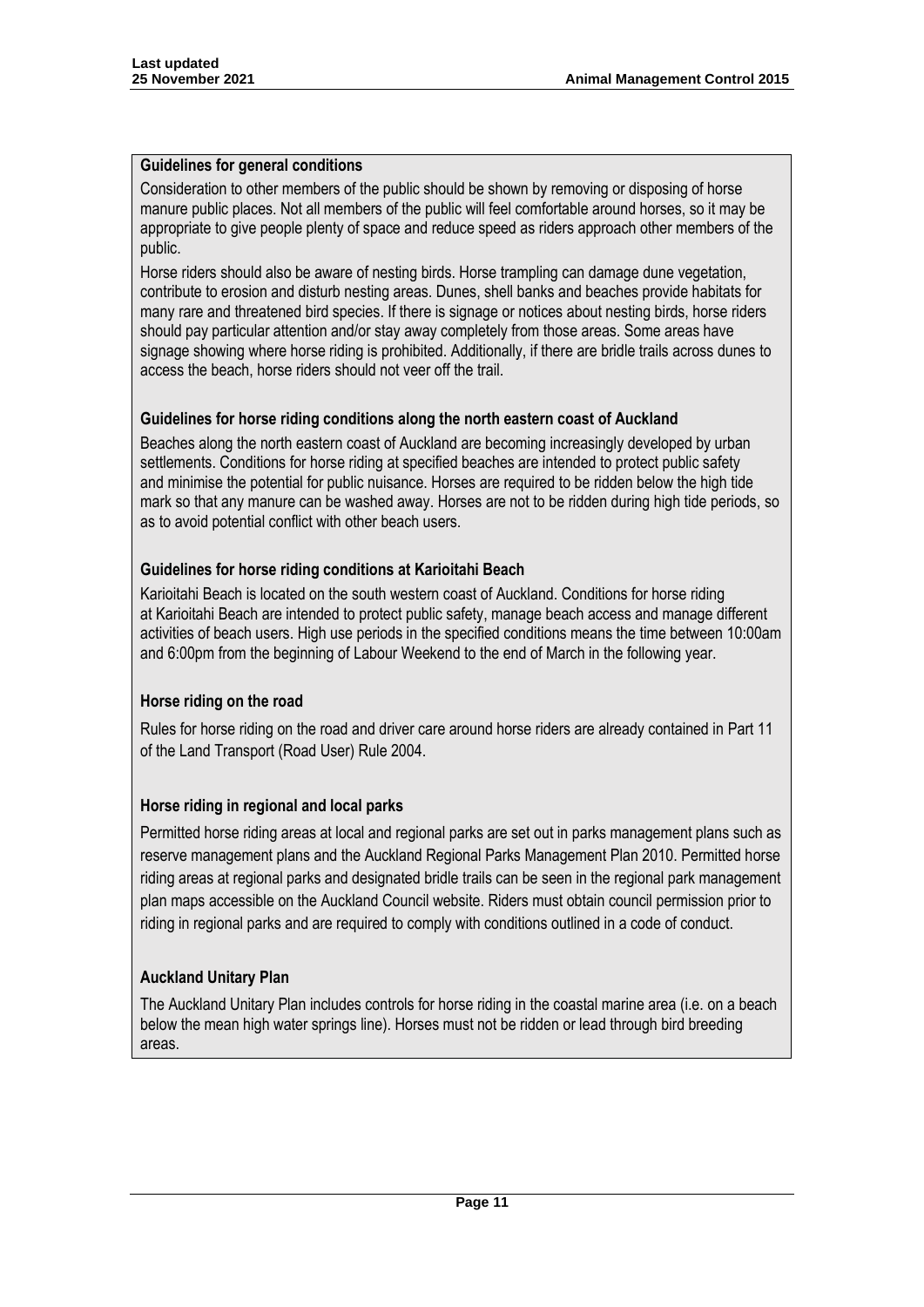# **Related information, Controls History**

| Date              | <b>Description</b>                                                                                           |
|-------------------|--------------------------------------------------------------------------------------------------------------|
| 30 April 2015     | Made keeping of bees control, keeping of stock control, and horses in a public place control<br>(GB/2015/22) |
| 11 August 2015    | <b>Amended</b> keeping of stock control (RBC/2015/30)                                                        |
| 01 September 2015 | <b>Commencement of Auckland Council Animal Management Controls 2015 (GB/2015/22)</b>                         |
| 25 November 2021  | <b>Amended</b> Auckland Council Animal Management Bylaw Control 2015 as part of Bylaw review                 |
| 20 December 2021  | <b>Commencement of Auckland Council Animal Management Controls 2015 (GB/2021/148)</b>                        |